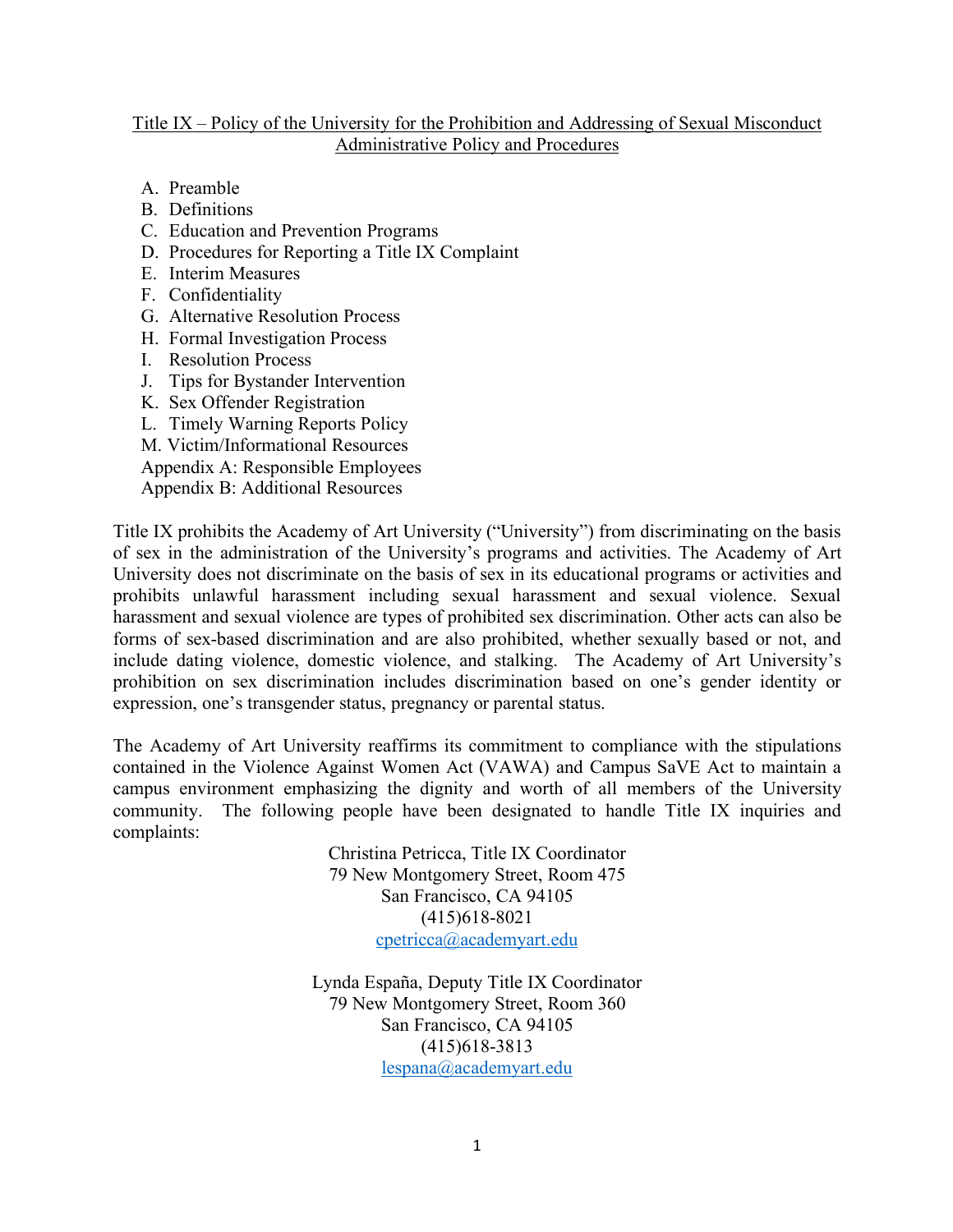The University's primary concern is the safety of members of the campus community. The use of alcohol or drugs never makes the complainant at fault for sexual violence. Students or employees should not be deterred from reporting incidents of sexual violence as they will not be disciplined for related violations of drug, alcohol, or other University policies except in extreme circumstances.

The process outlined below is designed to carry out the University's responsibilities under Title IX of the Education Amendments of 1972, the Violence Against Women Act and the Campus SaVE Act. This procedure is designed to respond to reports of sex discrimination, sexual harassment, sexual assault, domestic violence, dating violence, and stalking and also is designed to address all instances in which an Academy of Art University student or employee while enrolled or employed at the University, is alleged to have engaged in such prohibited conduct.

The University will treat students consistent with their gender identity. Students shall have the right to use the restroom that coincides with their gender identity. To the extent the University is not legally required to use a student's legal name on University records or documents, the University shall use the name and gender preferred by the student. A student does not need to change his or her *official records* as a condition of being addressed by the name or gender of the student's choice, but should notify the Registrar's office of their preferred name or gender. The University will change a student's *official record* to reflect a change in legal name or gender upon receipt of documentation that such change has been made pursuant to a court order, amendment of state or federally issued identification or other appropriate documentation.

#### **B. Definitions**

There are numerous terms used by the Academy of Art University in our policy and procedures. These include the following:

**Sexual Harassment:** A form of sex discrimination, is unwelcome verbal, nonverbal or physical conduct of a sexual nature that includes, but is not limited to, sexual violence, sexual advances, requests for sexual favors, and indecent exposure, where:

a. Submission to, or rejection of, the conduct is explicitly or implicitly used as the basis for any decision affecting a student's academic status or progress, or access to benefits and services, honors, programs, or activities available at or through the University; or

b. Such conduct is sufficiently severe, persistent or pervasive that its effect, whether or not intended, could be considered by a reasonable person in the shoes of the student, and is in fact considered by the student, as limiting the student's ability to participate in or benefit from the services, activities or opportunities offered by the University; or

c. Submission to, or rejection of, the conduct by a University employee is explicitly or implicitly used as the basis for any decision affecting a term or condition of employment, or an employment decision or action; or

d. Such conduct is sufficiently severe, persistent or pervasive that its effect, whether or not intended, could be considered by a reasonable person in the shoes of the University employee or third party, and is in fact considered by the University employee or third party, as intimidating, hostile or offensive.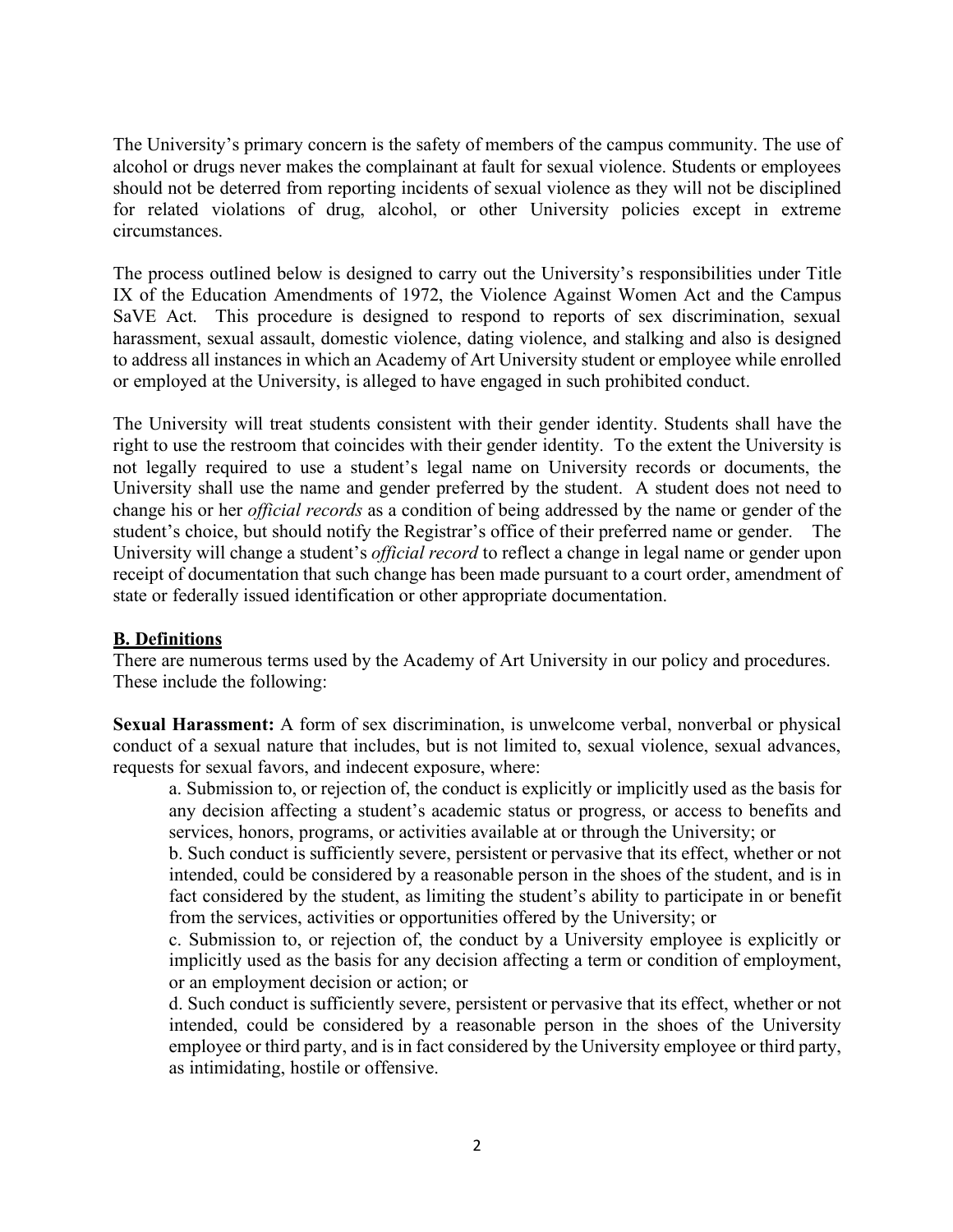To make a determination of whether a report of prohibited sexual harassment is true for a student or students, the University will consider a variety of factors related to the severity, persistence or pervasiveness of the sex-based harassment, including (1) the type, frequency, and duration of the conduct; (2) the identity and relationships of persons involved; (3) the number of individuals involved; (4) the location of the conduct and the context in which it occurred; and, (5) the degree to which the conduct affected one or more student's education. The more severe the sex-based harassment, the less need there is to show a repetitive series of incidents to find a violation. A series of incidents may be sufficient to find a violation even if the sex-based harassment is not particularly severe.

Sexual Harassment also includes acts of verbal, non-verbal or physical aggression, intimidation or hostility based on gender or sex-stereotyping, even if those acts do not involve conduct of a sexual nature. Prohibited sexual harassment at times occurs in person, online through social media and via text or other electronic messaging.

**Appropriate Administrator:** For incidents involving student discipline, the appropriate administrator would be the Title IX Coordinator and/or Deputy Title IX Coordinator. For allegations or investigations where a faculty or staff is the respondent, the appropriate administrator would be the Human Resources Department in conjunction with the Department Director. The Title IX Coordinator is the Appropriate Administrator for respondents who are initially enrolled as students and have obtained employment with the University through their status as a student. Human Resources is the Appropriate Administrator for respondents who are initially employed with the University and are taking classes as a student, as a benefit of their employment with the University.

**Sexual Violence**: A form of sexual harassment and means physical sexual acts, such as unwelcome sexual touching, sexual assault, sexual battery, rape, domestic violence, dating violence, and stalking (when based on gender or sex) perpetrated against an individual against his or her will and without consent or against an individual who is incapable of giving consent due to that individual's use of drugs or alcohol, status as a minor, or disability. Sexual violence may include physical force, violence, threat or intimidation, ignoring the objections of the other person, causing the other person's intoxication or incapacitation through the use of drugs or alcohol, or taking advantage of the other person's incapacitation (including voluntary intoxication). Men as well as women can be victims of these forms of sexual violence. Unlawful sexual intercourse with a minor (statutory rape) occurs even if the intercourse is consensual when the victim is under 18 years old, because the victim is considered incapable of giving legal consent due to age.

**Sexual Misconduct**: Includes sex discrimination, sexual harassment, sexual exploitation, sexual assault, dating violence, domestic violence, and stalking, as well as retaliation related to a report of sexual misconduct.

**Sexual Assault**: A form of sexual violence and is an actual or attempted sexual contact with another person without that person's consent. Sexual assault includes, but is not limited to: (1) Intentional touching of another person's intimate parts without that person's consent; or (2) Other intentional sexual contact with another person without that person's consent; or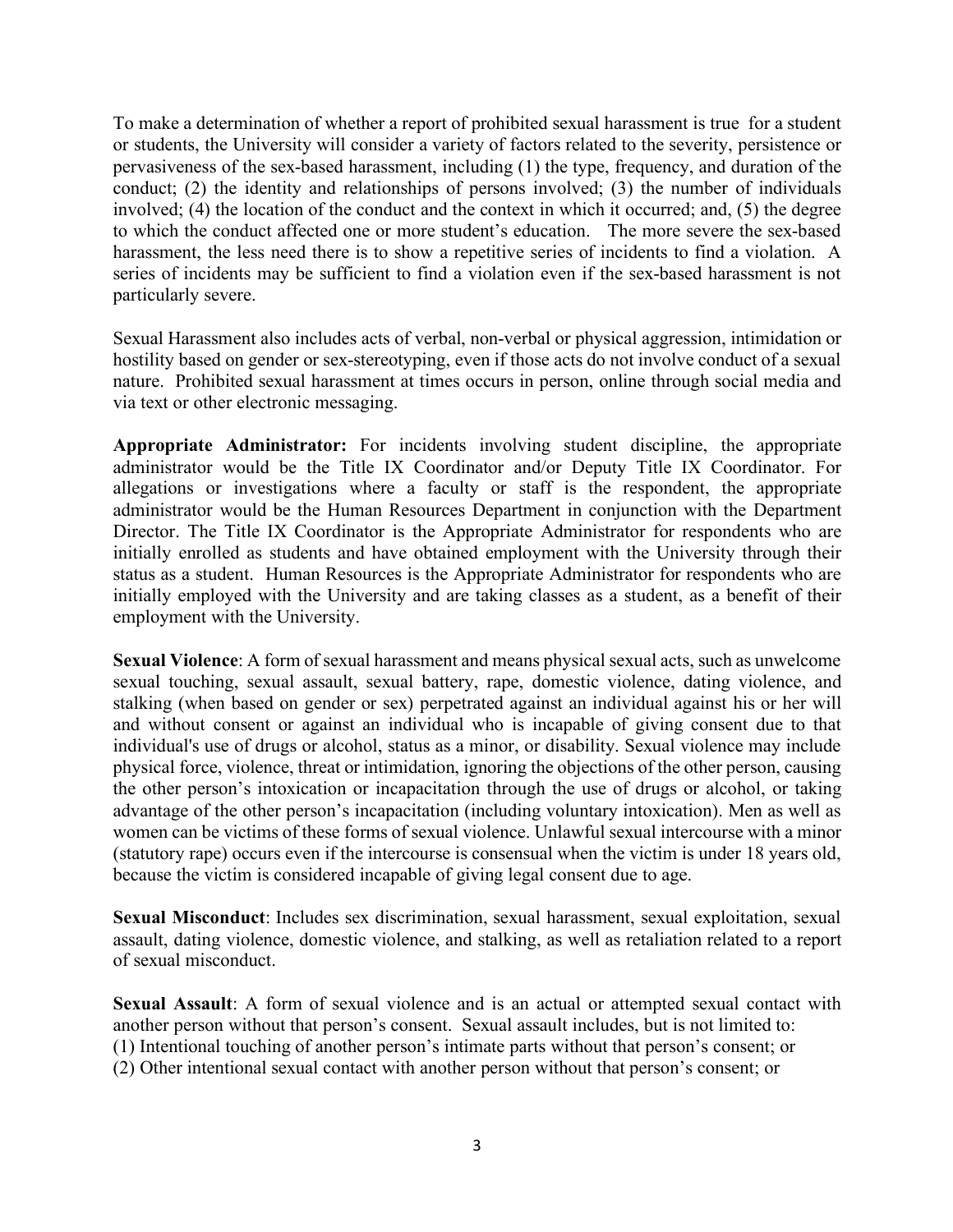(3) Coercing, forcing or attempting to coerce or force a person to touch another person's intimate parts without that person's consent; or

(4) Sexual contact or behavior that occurs without consent.

**Sexual Battery**: A form of sexual violence and is any willful and unlawful use of force or violence upon the person of another because of that person's gender or sex.

**Rape**: A form of sexual violence and is non-consensual sexual intercourse that may also involve the use of threat of force, violence, or immediate and unlawful bodily injury or threats of future retaliation and duress. Any sexual penetration, however slight with any object, is sufficient to constitute rape. Sexual acts including intercourse are considered non-consensual when a person is incapable of giving consent because s/he is incapacitated from alcohol and/or drugs, is under 18 years old, or if a mental disorder or developmental or physical disability renders the person incapable of giving consent. The accused's relationship to the person (such as family member, spouse, friend, acquaintance or stranger) is irrelevant.

**Acquaintance Rape**: A form of sexual violence committed by an individual known to the victim. This includes a person the victim may have just met; i.e., at a party, introduced through a friend, or on a social networking website. (See above for definition of "rape".)

**Consent**: An informed, affirmative, conscious decision by each participant to engage in mutually agreed-upon sexual activity.

- Consent must be voluntary, clear and knowing, and given without coercion, force, threats, or intimidation. Consent requires positive cooperation, through words and actions, in a particular sexual act, or expression of intent to engage in that sexual act through the exercise of free will. Lack of protest or resistance does not mean consent, nor does silence mean consent.
- Consent must be ongoing throughout a sexual activity and can be revoked at any time. Consent can be withdrawn or revoked at any time. Consent to one form of sexual activity (or one sexual act) does not constitute consent to other forms of sexual activity (or other sexual acts). Consent to sexual activity given on one occasion does not constitute consent to sexual activity on another occasion. The fact that two people are or were in a dating or sexual relationship does not constitute consent to engage in sexual activity. There must always be mutual and affirmative consent to engage in sexual activity. Consent to a sexual act may be withdrawn or revoked at any time, including after penetration. The complainant's request for the respondent to use a condom or birth control does not, in and of itself, constitute consent. Once consent is withdrawn or revoked, the sexual activity must stop immediately.
- It shall not be a valid excuse that the respondent believed that the complainant affirmatively consented to the sexual activity if the respondent knew or reasonably should have known that the complainant was unable to consent to the sexual activity due to incapacitation. Consent cannot be given by a person who is incapacitated. For example, a person cannot give consent if s/he is asleep, unconscious or coming in and out of consciousness. A person is incapacitated if s/he lacks the physical and/or mental ability to make informed, rational judgments. Examples of incapacitation include unconsciousness, sleep and blackouts. Whether an intoxicated person (as a result of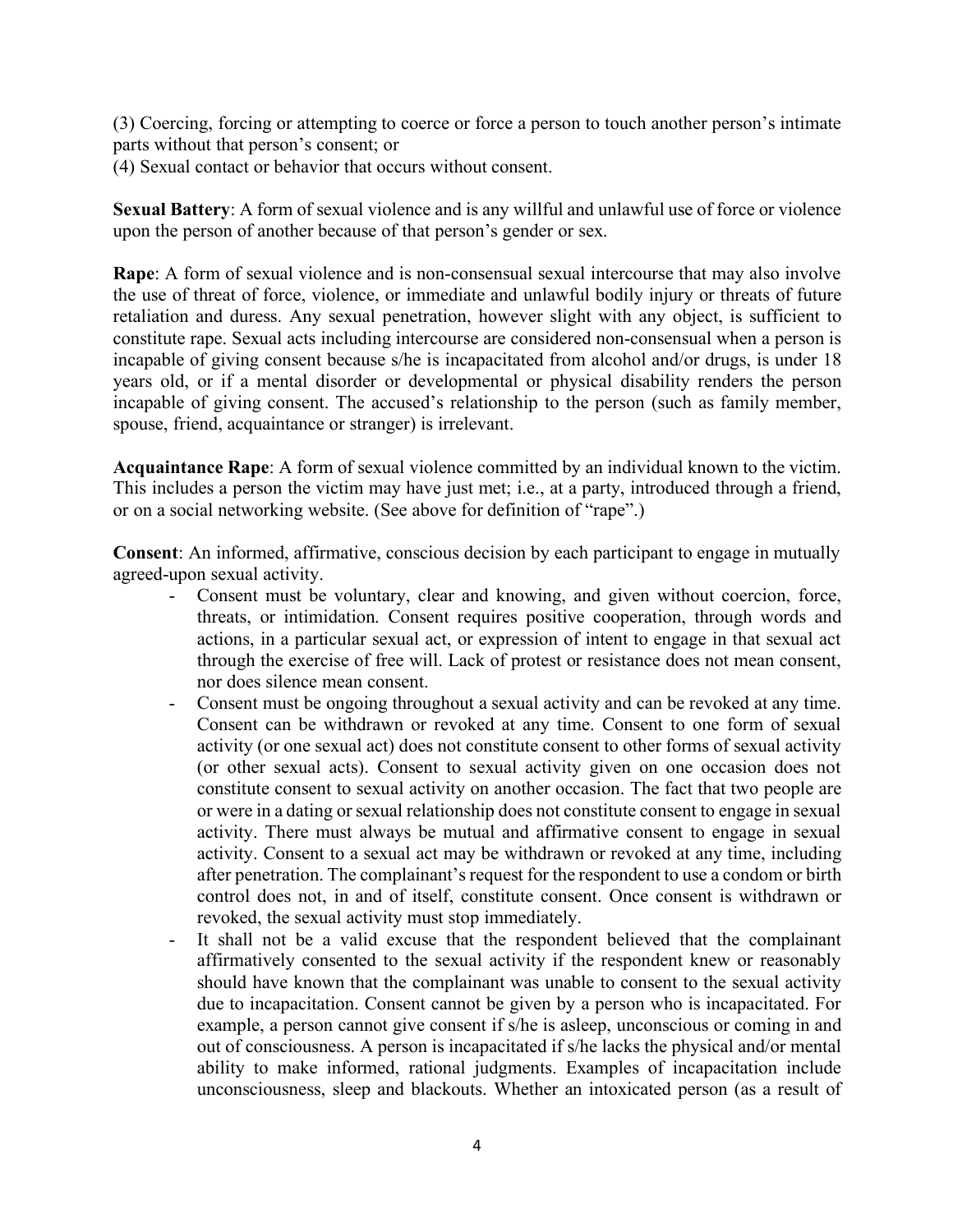using alcohol, medication or other drugs) is incapacitated depends on the extent to which the alcohol or other drugs impact the person's decision-making capacity, awareness of consequences, and ability to make fully informed judgments. A person with a medical, physical or mental disability may also lack the capacity to give consent.

- Being intoxicated by drugs or alcohol does not diminish a person's responsibility to obtain consent from the other party before engaging in sexual activity. Factors to be considered include whether the person knew, or whether a reasonable person in the accused's position should have known, that the other party did not give, or revoked, consent; was incapacitated; or was otherwise incapable of giving consent.
- It shall not be a valid excuse to alleged lack of consent that the respondent believed that the complainant consented to the sexual activity under either of the following circumstances:
	- (A) The respondent's belief in affirmative consent arose from the intoxication or recklessness of the accused; or
- (B) The respondent did not take reasonable steps, in the circumstances known to the respondent at the time, to ascertain whether the complainant affirmatively consented.

**Sexual Exploitation**: Occurs when a person takes sexual advantage of another person for the benefit of anyone other than that person without that person's consent. Examples could include: Recording or live-streaming images or audio of another person's sexual activity or intimate body parts without that person's consent; distributing (including on social media) images or audio of another person's sexual activity or intimate body parts without that person's consent; Viewing another person's sexual activity or intimate body parts in a place where that person would have a reasonable expectation of privacy, without that person's consent.

**Domestic Violence:** A form of sexual violence and is abuse committed against someone who is a current or former spouse, current or former cohabitant with the complainant as a spouse or intimate partner, someone with whom the respondent has a child, someone with whom the respondent has or had an intimate dating or engagement relationship, or a person similarly situated under California domestic or family violence law.

Factors that may determine whether persons are cohabiting include, but are not limited to: (1) sexual relations between the parties while sharing the same living quarters, (2) sharing of income or expenses, (3) joint use or ownership of property; (4) whether the parties hold themselves out as spouses or domestic partners, (5) the continuity of the relationship, and (6) the length of the relationship.

**Dating Violence**: Violence committed by a person who is or has been in a social relationship of a romantic or intimate nature with the complainant. The existence of such a relationship shall be determined based on the complainant and respondent's statements and with consideration of the length of the relationship, the type of relationship, and the frequency of interaction between the persons involved in the relationship. For purposes of this definition dating violence includes, but is not limited to, sexual or physical abuse or the threat of such abuse. Dating violence does not include acts covered under the definition of domestic violence.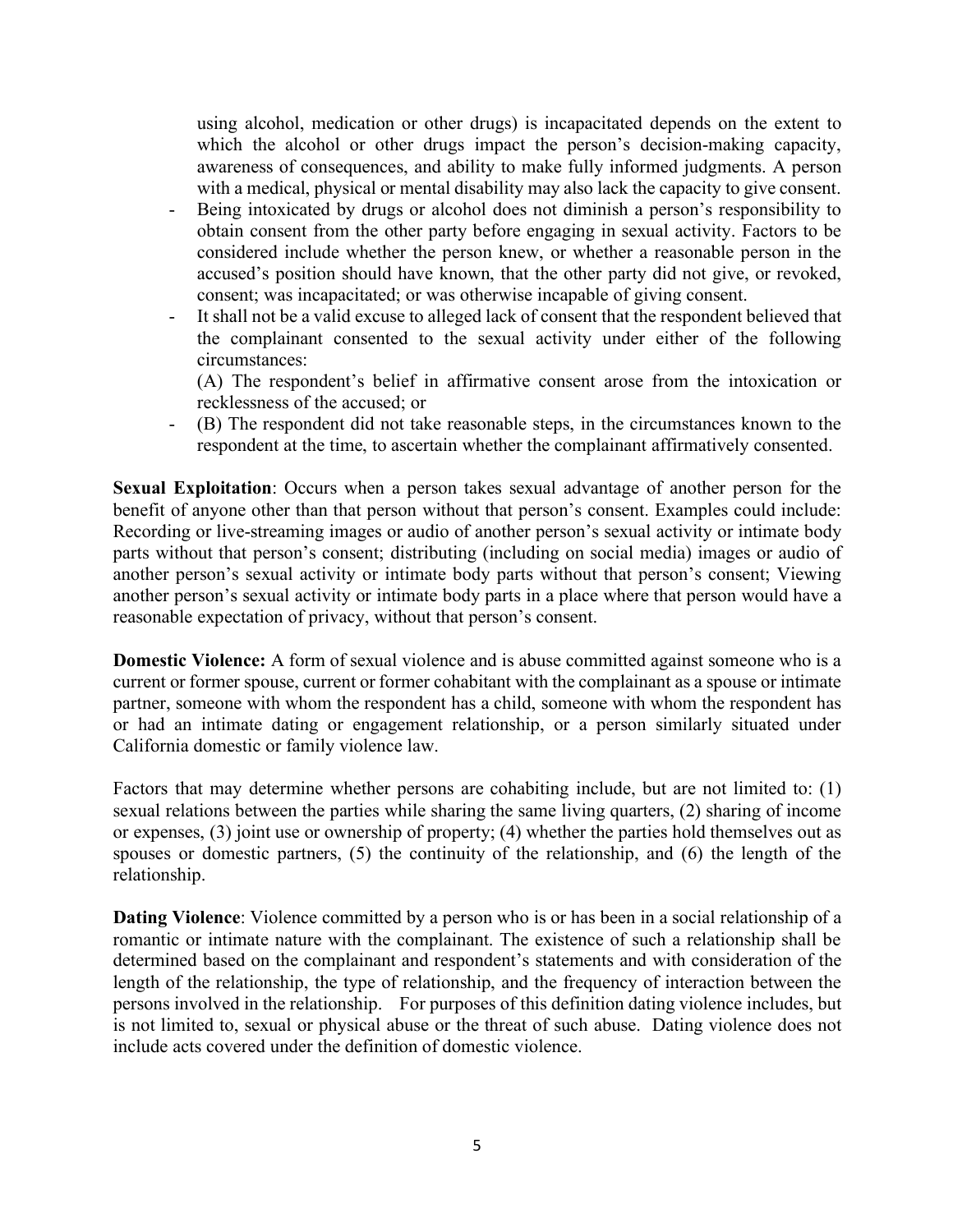**Stalking**: A repeated course of conduct directed at a specific person (when based on gender or sex) that places that person in reasonable fear for his/her or others' safety, or to suffer substantial emotional distress. A reasonable person means a reasonable person under similar circumstances and with similar identities to the complainant. Substantial emotional distress means significant mental suffering or anguish that may, but does not necessarily require, medical or other professional treatment or counseling.

**Proceeding:** Any activity that seeks to invoke the power of the Appeal Committee in order to enforce a university regulation or rule.

**Result**: The consequence, effect or outcome of a proceeding.

**Business Days:** Consist of Monday through Friday of each week (regular work week). This excludes holidays observed by the University during the course of the regular work week.

**Retaliation**: Includes but is not limited to threats, reprisals, intimidation and/or adverse educational actions against a person based on their report of sexual misconduct or participation in an investigation, report or disciplinary process.

**Responsible Employee:** Any employee of the University who has the authority to take action to redress sexual violence or who a student reasonably could believe has such authority. Examples of responsible employees at the Academy of Art University include, but are not limited to, student services advisors, Department Directors, resident assistants or faculty members. A responsible employee must report to the Title IX coordinator all relevant details about the alleged sexual violence shared by the complainant and that the University will need to determine what happened. (see Appendix A for a list of possible responsible employees.)

**Awareness Programs:** Programs, campaigns, or initiatives that increase audience knowledge of the issues of sex discrimination, sexual assault, domestic violence, dating violence and stalking and share information and resources to prevent interpersonal violence, promote safety, and reduce perpetration. These efforts can include campus community-wide mobilizations as well as targeted audience specific programming (including both students and employees). Awareness month campaigns, "Speak Outs," rallies or marches, informational poster campaigns or resource websites, and educational programming that focuses on sharing resources and information about these issues are examples of awareness programs.

**Risk Reduction**: Procedures or programs designed to decrease perpetration and bystander inaction; increase empowerment for victims in order to promote safety; and help individuals and communities address conditions that facilitate violence.

**Bystander intervention**: Safe and positive options that may be carried out by an individual or individuals to prevent harm or intervene in situations of potential harm when there is a risk of sexual misconduct against a person other than the individual. Effective bystander intervention training prepares participants to recognize situations of potential harm, overcome barriers to intervening, identify safe and effective intervention options and take action.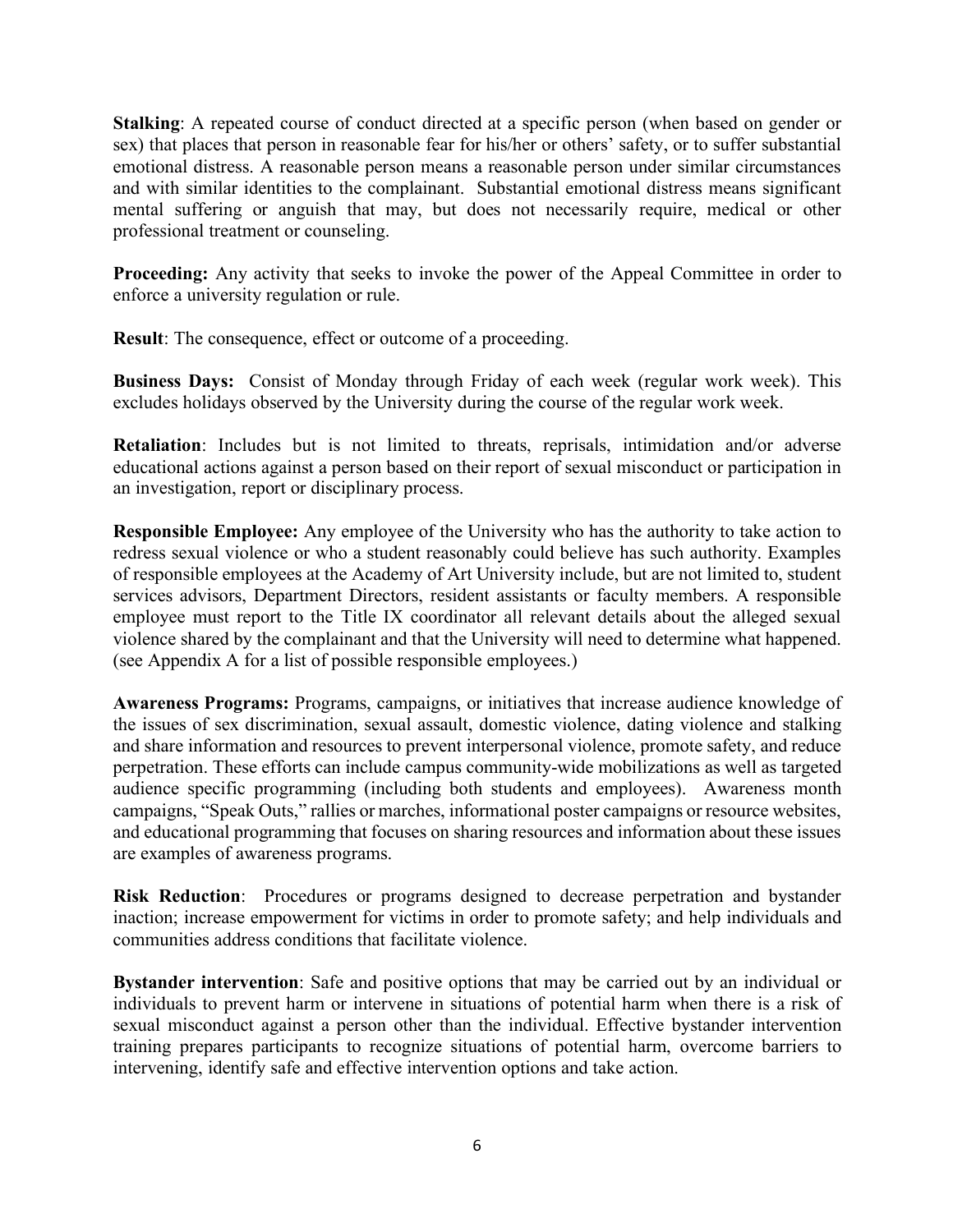**Primary prevention programs**: Programming, initiatives and strategies intended to stop sex discrimination, sexual assault, domestic violence, dating violence and stalking before it occurs and to prevent initial perpetration or victimization through the promotion of positive and healthy behaviors and beliefs. Efforts to change behavior and social norms, and promote healthy relationships, healthy sexuality and egalitarian gender roles, or efforts to understand risk factors and protective factors for bystander inaction and change social norms around bystander inaction are all examples of primary prevention.

**Ongoing Awareness and Prevention Campaigns:** Campaigns that are sustained over time focusing on increasing awareness or understanding of topics relevant to sex discrimination, sexual assault, domestic violence, dating violence and stalking prevention. These programs will occur at different levels throughout the institution (i.e. faculty, athletics, incoming students) and will utilize a range of strategies. Ongoing awareness and prevention campaigns may include information about what constitutes sex discrimination, sexual assault, domestic violence, dating violence and stalking, changing social norms, promoting recognition of perpetrator tactics, enhancing understanding of consent, and advancing pro-social behaviors of individuals and communities. Effective ongoing awareness and prevention campaigns will include developmentally appropriate content for the specific audience and their knowledge and awareness level and provide positive and concrete ways for individuals to get involved.

## **C. Education and Prevention Programs**

The University has purchased training online modules for students and employees and will disseminate the videos each semester. The online version has a tracking device to show that the student has taken the course. Below is a description of the modules provided to students:



THE CAMPUS SAVE ACT **MANDATES TWO KINDS OF EDUCATION PROGRAMS** FOR STUDENTS, INCLUDING:

**PRIMARY PREVENTION** incoming students.

**ONGOING PREVENTION** and awareness programs for and awareness campaigns for all students.



Educate Students | Empower Faculty & Staff | Change Culture

Think About It is a comprehensive program that prepares students to confront and prevent serious a three-part online training program. By providing campus problems, and provides administrators important insights into the culture of their campus. first year on campus, Think About It addresses the Sexual misconduct is fundamentally related to drugs and alcohol, so our program combines

sexual assault and substance abuse prevention in students with three separate courses during their Campus SaVE Act's primary and ongoing program requirements for incoming students.

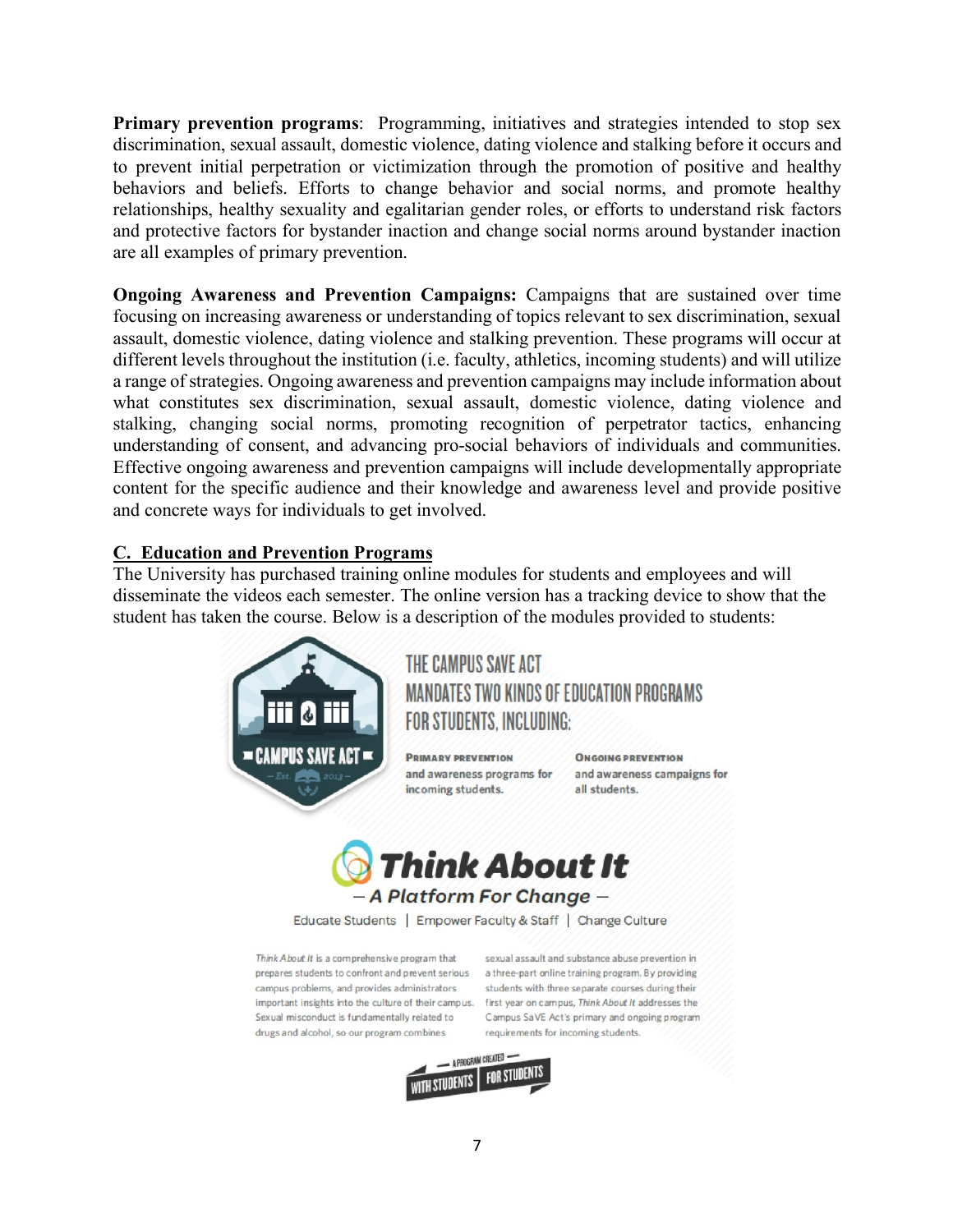All new students will be provided with Campus Clarity's course titled "Think About it: Campus SaVE." The course provides students with information about abusive relationships, dating violence, options for bystander intervention, sexual assault, sexual violence, sexual harassment, reactions of survivors of sexual assault, consent, interim measures and Title IX conduct proceedings among other important topics.

Employees will be provided training through LawRoom. The course for employees, titled "Bridges: Building a Supportive Community" will include training on the topics of sexual misconduct, potential conduct violations, employee role to report instances of sexual misconduct, bystander intervention training and risk reduction.

The University will participate in ongoing prevention and awareness campaigns including programming, initiatives and strategies throughout each school year to promote awareness of sexual misconduct. This includes social media posts, email blasts, presentations to students, faculty and staff, posters, and booths at campus events among other programs that may be developed throughout the academic year.

## **D. Procedures for Making a Title IX Report**

If a report of sexual misconduct is made to the University, the procedures outlined below will be followed. The University will not require the person making the report (also referred to as the "complainant") to participate in any investigation or disciplinary proceeding if the complainant does not wish to participate.

The University generally will not notify parents or legal guardians of a sexual violence report unless the complainant is under 18 years old or the complainant provides the University with written permission and requests the University do so. If there is a health and safety issue (e.g., immediate threat to self or others), the University may notify parents or legal guardians, regardless of the complainant's age, as allowed under the Family Educational Rights and Privacy Act (20 U.S.C. § 1232g).

The procedures set forth below are intended to afford all complainants and the person whose conduct is at issue (referred to as "respondent") a prompt, fair and impartial process for resolving the report of sexual misconduct, to maintain confidentiality and fairness consistent with applicable legal requirements, and to impose appropriate sanctions on violators of this policy.

#### **Reporting Options**

#### Complaint to the Title IX Coordinator

A Title IX report can be called a "complaint" and can be brought forward by a complainant who alleged to have experienced sexual misconduct by contacting the Title IX Coordinator, or in the event the Title IX Coordinator is absent or unavailable, by contacting the Deputy Title IX Coordinator:

> Christina Petricca, Title IX Coordinator 79 New Montgomery Street, Room 475 San Francisco, CA 94105 cpetricca@academyart.edu (415)618-8021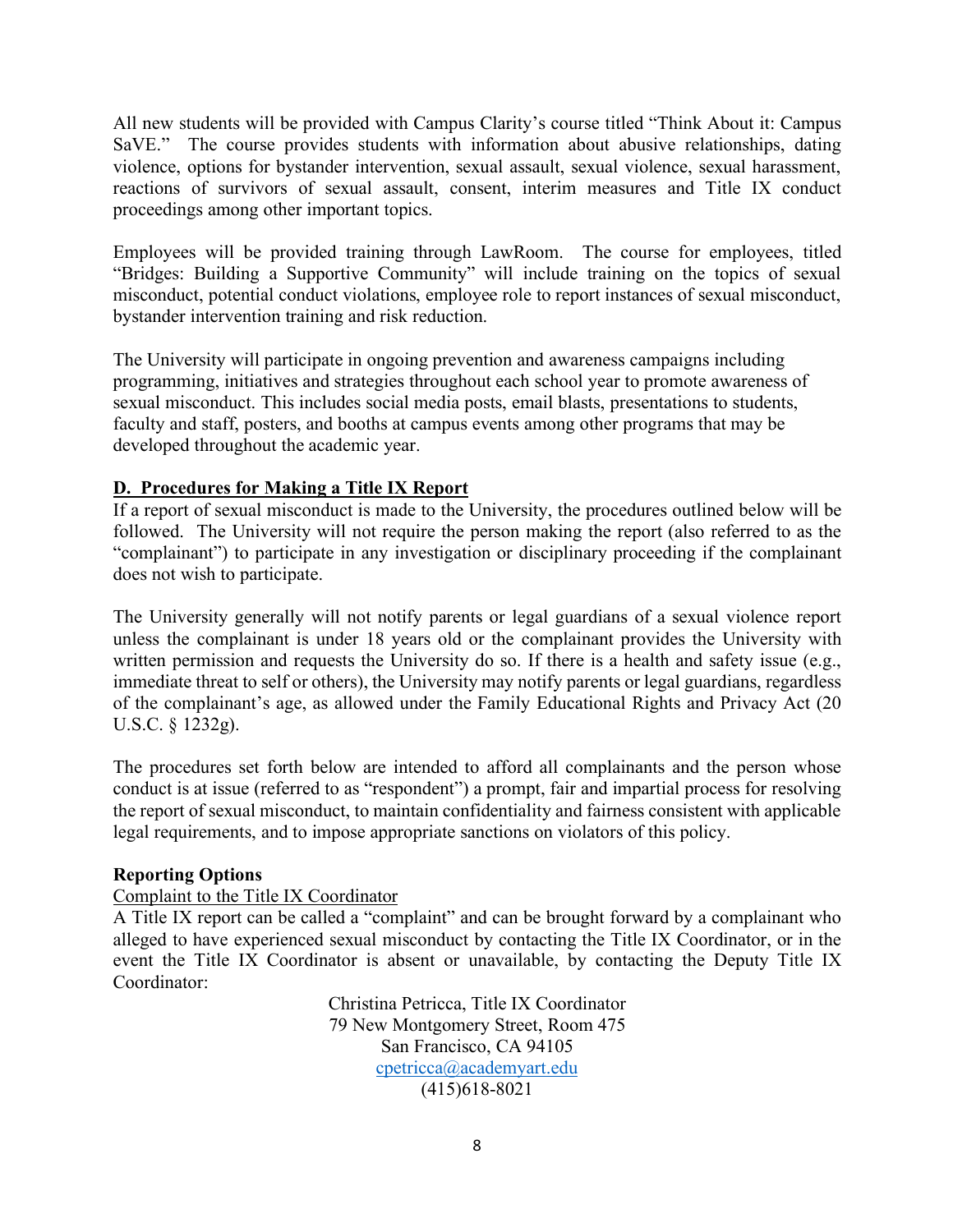Lynda España, Deputy Title IX Coordinator 79 New Montgomery Street, Room 360 San Francisco, CA 94105 lespana@academyart.edu (415)618-3813

> Employees may contact: Chris Visslailli Human Resources Department CVisslailli@academyart.edu (415)618-6525

Pursuant to Title IX of the Education Amendments of 1972 and the U.S. Department of Education's implementing regulations at 34 C.F.R. Part 106, the University's Title IX Coordinator has primary responsibility for coordinating the University's efforts to comply with and carry out its responsibilities under Title IX, which prohibits sex discrimination in all University operations as well as retaliation for the purpose of interfering with any right or privilege secured by Title IX. The Title IX Coordinator oversees the University's response to reports and complaints that involve possible sex discrimination to monitor outcomes, identify and address any patterns and assess effects on the campus climate, so the University can address issues that affect the wider school community.

A student should contact the Title IX Coordinator or Deputy Title IX Coordinator in order to:

- File a complaint/make a report of sexual misconduct.
- Seek information about students' rights and courses of action available to resolve reports or complaints that involve potential sexual misconduct.
- Report any type of retaliation against a complainant or participant in an investigation or appeal hearing that relates to this Policy.
- Notify the University of an incident, policy or procedure that may raise potential concerns of matters that relate to this Policy.
- Get information about available resources (including confidential resources) and support services relating to sex discrimination, including sexual misconduct.
- Ask questions about the University's policies and procedures related to sexual misconduct.

The Title IX Coordinator is also responsible for facilitating ongoing training and consultation for all students, faculty and staff; overseeing adequate, reliable, and impartial investigations of reports and complaints of sexual misconduct; coordinating and implementing interim measures to avoid depriving students access to the University's programs and activities during the course of the investigation and to protect the complainant and other students, as necessary; monitoring the University's compliance with Title IX; assessing and analyzing the campus climate; and advising the University to develop and implement effective Title IX policies.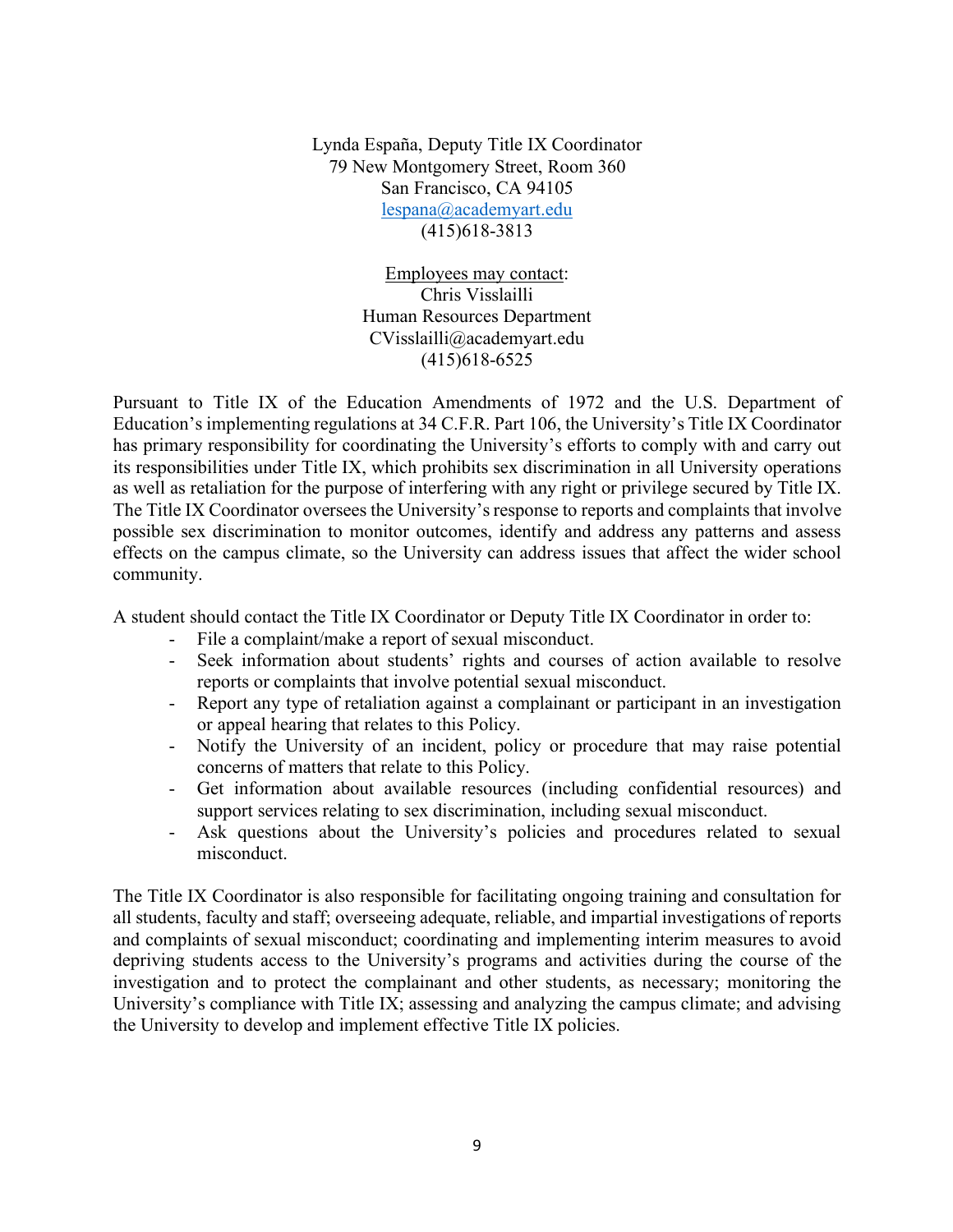#### Responsible University Employee

**While students should report any issues that relate to the matters addressed in this Policy to the Title IX Coordinator, Deputy Coordinator or Campus Safety**, if a responsible employee of the University becomes aware of an incident that could be a possible violation of this Policy, the responsible employee shall forward it to the Title IX Coordinator. A responsible employee should not share the information with law enforcement without the complainant's consent or unless the complainant has also reported the incident to law enforcement.

As soon as a responsible employee has reason to believe a complainant may reveal information regarding alleged sexual misconduct, the employee should ensure that the complainant understands the employee's reporting obligations. If the complainant wishes to maintain confidentiality, the employee should direct the complainant to confidential resources (see Section M – Informational Resources; Appendix B Resources).

If the complainant wishes to tell the responsible employee what happened but also maintain confidentiality, the employee should tell the complainant the University will strongly consider the request but cannot guarantee the University will be able to honor the request. When reporting the matter to the Title IX Coordinator the employee will also inform the Coordinator of the complainant's request for confidentiality.

#### Report to Campus Safety or Local Law Enforcement

Any student who has experienced domestic violence, dating violence, sexual assault or stalking may make a report to Campus Safety and/or local law enforcement. Campus Safety will also notify the Title IX Coordinator of the complaint.

After an incident of sexual assault, dating violence and/or domestic violence, the complainant should consider seeking medical attention as soon as possible at a medical facility. Although the University strongly encourages all members of its community to report these types of matters to law enforcement, it is the student's choice whether to make such a report. Students have the right to decline involvement with the police. Reporting to local law enforcement directly may not provide the University with notice unless a complaint is also filed with the University's Title IX Coordinator.

Campus Safety will assist any complainant with notifying local police if they so desire. The San Francisco Police Department may also be reached directly by calling 415-553-0123. Additional information about the San Francisco Police Department may be found online at http://sf-police.org. Students have a right to file a complaint with governmental authorities, including the police and a Title IX complaint with the University simultaneously.

The Campus Safety Department will assist any complainant with obtaining and enforcing a no contact order or restraining order and will inform complainants of that right. Complainants may contact the San Francisco Police Department or Campus Safety for information about available options. Campus Safety can assist with no contact orders through the University and will assist with the enforcement of those orders at the University or affiliated University activities, but cannot issue orders of protection such as a restraining order.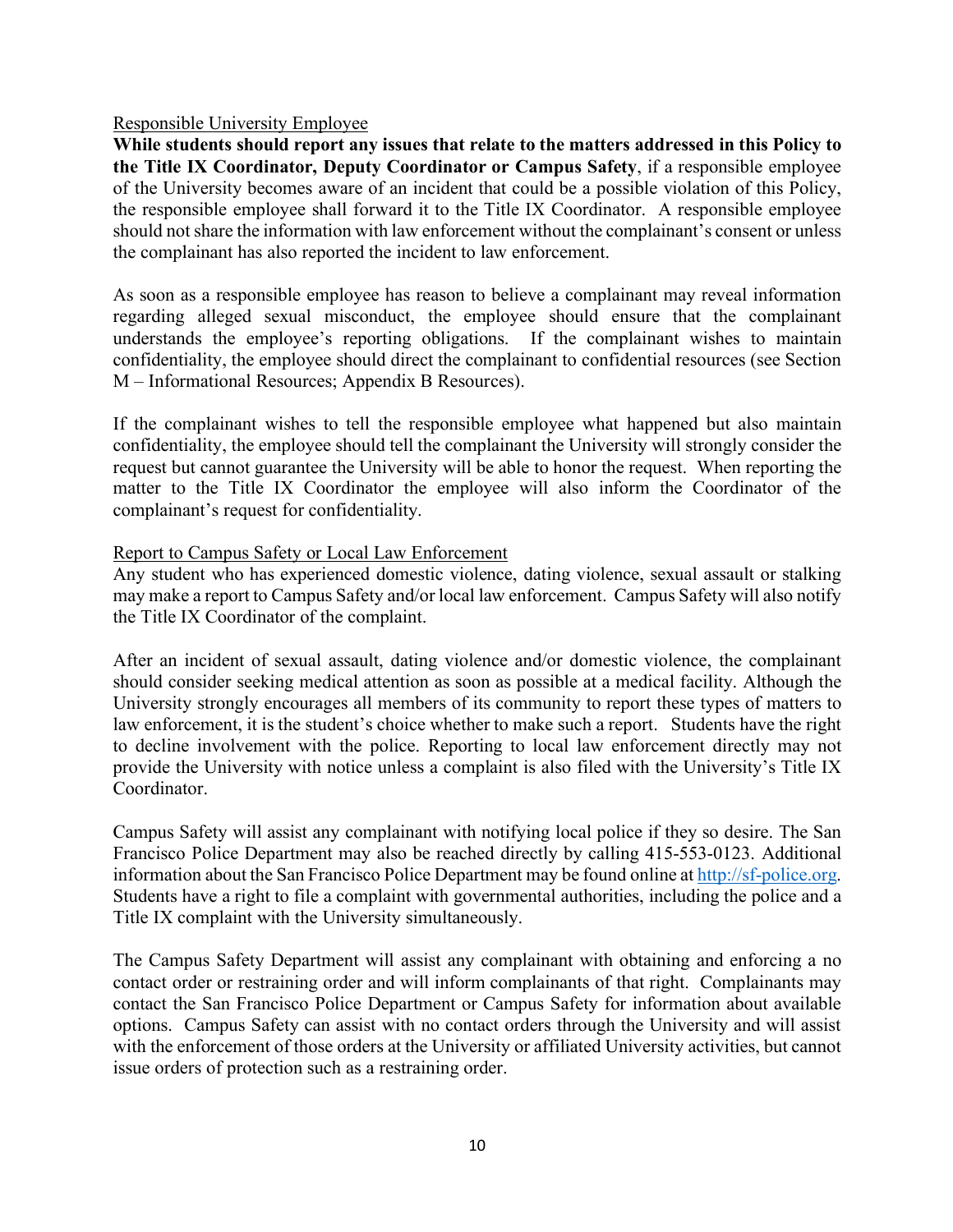Students can also contact the Department of Education, Office of Civil Rights to file a report. Reporting to the Department of Education directly however will not provide the University with notice unless a complaint is also filed with the University's Title IX Coordinator.

## **Timeline for Reports**

Reports of domestic violence, dating violence, sexual assault, sex discrimination or stalking should be made as soon as possible. As time passes, evidence may dissipate or become lost or unavailable, thereby making investigation, possible prosecution, disciplinary proceedings, or obtaining protection orders related to the incident more difficult.

## **Procedures for University Disciplinary Action**

Procedures are in place for University disciplinary action for sexual misconduct. Such proceedings shall provide a prompt, fair, and impartial investigation and resolution to complaints. Such proceedings shall be conducted by officials who receive annual training on issues related to these offenses as well as how to conduct an investigation and hearing process that protects the safety of students while promoting a fair and equitable process. The University's goal is to complete all investigations and decisions regarding appropriate remedies within 60 days of the University's receipt of a Title IX Complaint.

For students, sexual misconduct is a violation of the Student Conduct Code and may result in disciplinary action. Employees who violate this policy may also be subject to discipline, up to and including termination of employment. Sexual assault, domestic violence, dating violence, and stalking are criminal acts which also may subject the respondent to criminal and civil penalties under federal and state law. The University may expel a student or terminate an employee if that individual is convicted by a court of law of the offense of rape, acquaintance rape or any other forcible or non-forcible sex offenses.

#### **E. Interim Measures**

Once the Title IX Coordinator receives a report of sexual misconduct, the Title IX Coordinator will evaluate the complaint and decide whether to initiate a formal investigation. The Title IX Coordinator and Campus Safety will determine whether interim interventions and protective measures should be implemented, and, if so, take steps to implement those protective measures as soon as possible.

The University will also:

- Inform complainants of their right to simultaneously report a crime to Campus Safety and/or local police and provide complainants with assistance if desired.
- Provide interim remedies as reasonably available, regardless of whether the complainant chooses to report sexual violence to Campus Safety or local police.
- Assist complainants and respondents in accessing available advocacy, University support, counseling, medical/health or mental health services, and off campus legal assistance;
- Provide security and support, which could include issuing a no-contact order, security escorts, helping arrange a change of campus-based living, working arrangements or course schedules and assist with adjustments for class assignments, tests, or work duties;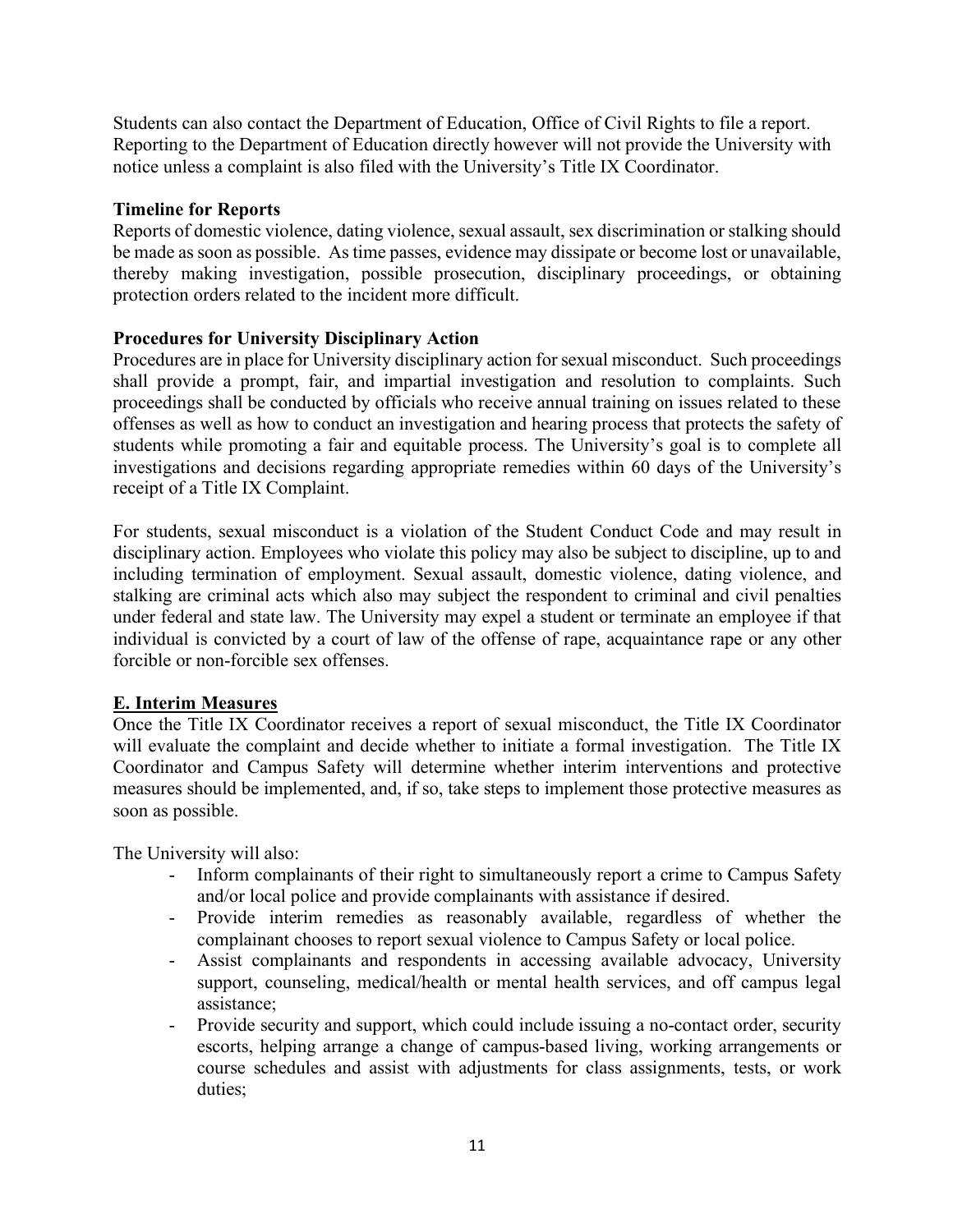- Work with the San Francisco Police Department to enforce any restraining orders issued as a result of a report of sexual violence, domestic violence, sexual assault or stalking.

Violations of the Title IX Coordinator's and Campus Safety's directives and/or protective measures will constitute related violations that may lead to additional disciplinary action. Any retaliation against an individual for filing a Title IX complaint, responding to a complaint, or participating in a Title IX investigation is prohibited.

To the extent of the complainant's cooperation and consent, University offices, including Campus Safety and Housing will work cooperatively to ensure that the complainant's University-related health, physical safety, work and academic status are protected, pending the outcome of a formal University investigation of the complaint. For example, if reasonably available, complainants/respondents may be offered changes to academic, living, or working situations in addition to counseling, health services and assistance in notifying appropriate local law enforcement. Campus Safety and the Title IX Coordinator are responsible for assisting with these accommodations.

## **F. Confidentiality**

If a complainant requests that his/her identity be kept confidential, his/her name will not become a matter of University public record. Campus Safety will report the incident to the Title IX Coordinator only. Personal identifiable information about the complainant and respondent will be treated as confidential and only shared with persons with a specified need to know or who are investigating/adjudicating the complaint or delivering resources or support services to the complainant and respondent. The University does not publish the name of complainants nor does it maintain identifiable information regarding complainants in the campus police department's Daily Crime Log or online.

The University is required by the federal Clery Act to report certain types of crimes (including certain sex offenses) in statistical reports. While the University will report the type of incident in the annual crime statistics report known as the Annual Security Report, the complainant's name or other personally identifying information will NOT be revealed.

The Title IX Coordinator shall make good faith efforts to ensure the confidentiality of the complainant, if requested, as long as doing so does not prevent the University from responding effectively to the harassment and preventing harassment of other students. The Title IX Coordinator will inform the complainant if confidentiality cannot be maintained based on the seriousness of the complaint. In some cases, the University may need to disclose some information about a complainant to a third party to provide necessary accommodations or protective measures. The Title IX Coordinator will make this determination and will explain what information will be shared, who the information will be shared with and the reason(s) for sharing that information. If the University determines that it can respect a complainant's request for confidentiality the University will also take immediate action as necessary to protect and assist the complainant.

When weighing a complainant's request for confidentiality the Title IX Coordinator will consider a range of factors including: The seriousness of the alleged conduct, whether there have been other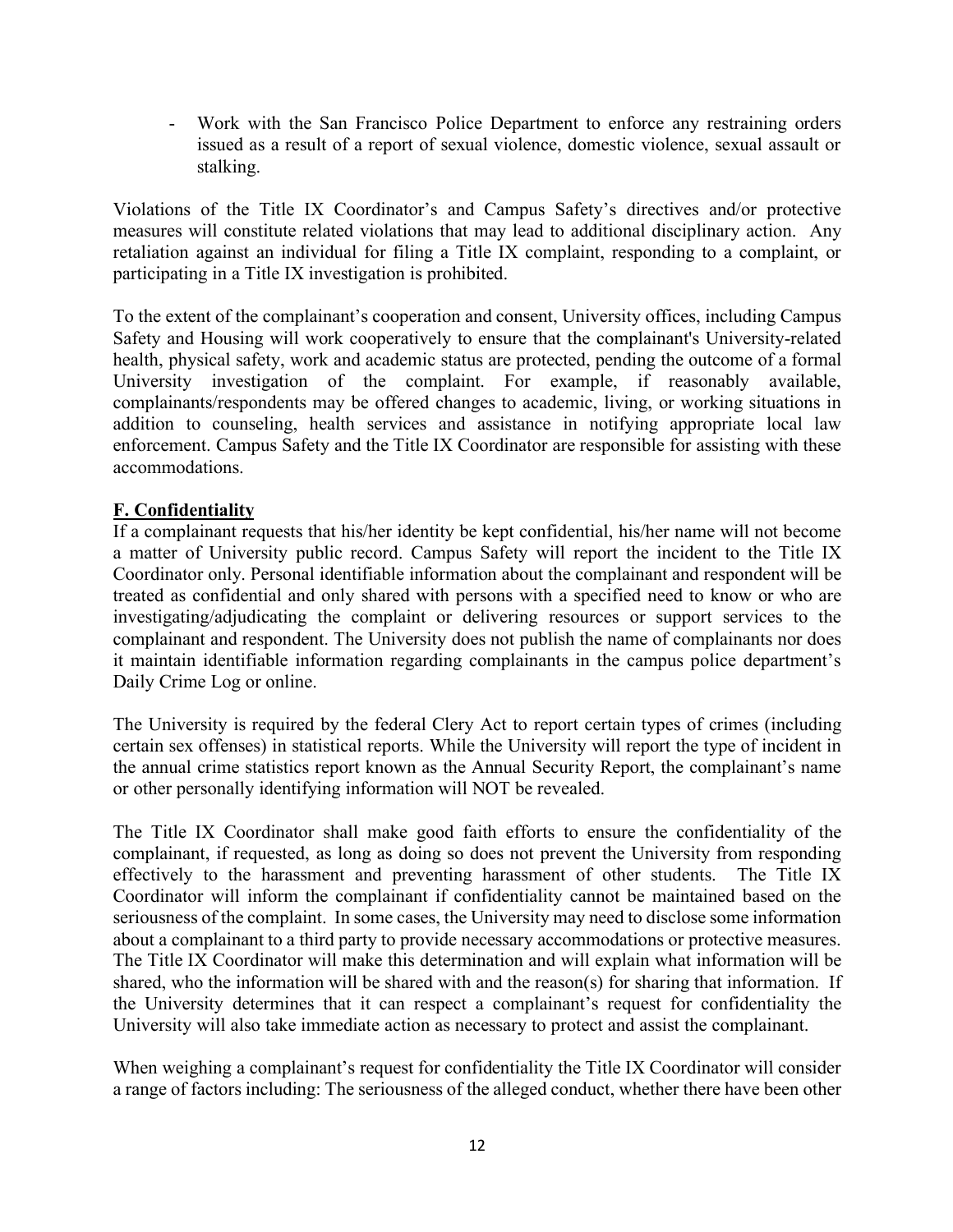similar complaints or reports involving the alleged respondent, the rights of the accused individual to receive information about the accuser and the allegations in the event the University opens investigation that may lead to disciplinary action against the accused. Complainants desiring confidentiality in an investigation will be informed that the University's ability to fully address the complaint or remedy the situation may be limited, but where feasible, the University will take reasonable steps to prevent the reoccurrence of the alleged misconduct and limit its effect.

If a complainant requests that no investigation occur, the Title IX Coordinator will determine, on a case by case basis, whether the allegations are serious enough to nevertheless require the University to complete an investigation.

The University has procedures in place that serve to be sensitive to those involved in incidents of sexual assault, domestic violence, dating violence, and stalking. These procedures include informing individuals about their right to file criminal charges, the availability of medical, counseling and support services, as well as additional remedies to prevent contact between a complainant and a respondent, such as housing, academic, transportation and working accommodations, if reasonably available.

## **G. Alternative Resolution Process**

After the Title IX investigator is informed of a report of any type of sex discrimination there will be a preliminary assessment of the facts. Depending on the circumstances of the complaint, the parties may be offered the opportunity to engage in an alternative resolution process which may, among other potential resolutions, include:

- Separation of the parties
- Referring the parties to counseling

The alternative resolution process is never an option for cases involving sexual assault. An alternative resolution process is *only* an option if *both* the complainant and respondent agree to participate, after receiving a full disclosure of the allegations and their options for a formal resolution, as described below. The complainant, respondent and the University each have the right to end the informal resolution process and to proceed with a formal investigation at any time. The alternative resolution process will result in a letter confirming the outcome of the resolution process, whether an agreement is reached or not. If no agreement is reached, the matter may be forwarded to a formal investigation. Any agreement reached during the informal resolution process must be approved by the Title IX Coordinator to ensure the alleged misconduct is not repeated toward the complainant or other members of the campus community. If applicable, any administrative remedies and/or disciplinary sanctions agreed to will have the same force and effect as though they were imposed following a formal investigation and appeal hearing. If both parties jointly agree on an outcome after the alternative resolution process it cannot be appealed to the Resolution Committee.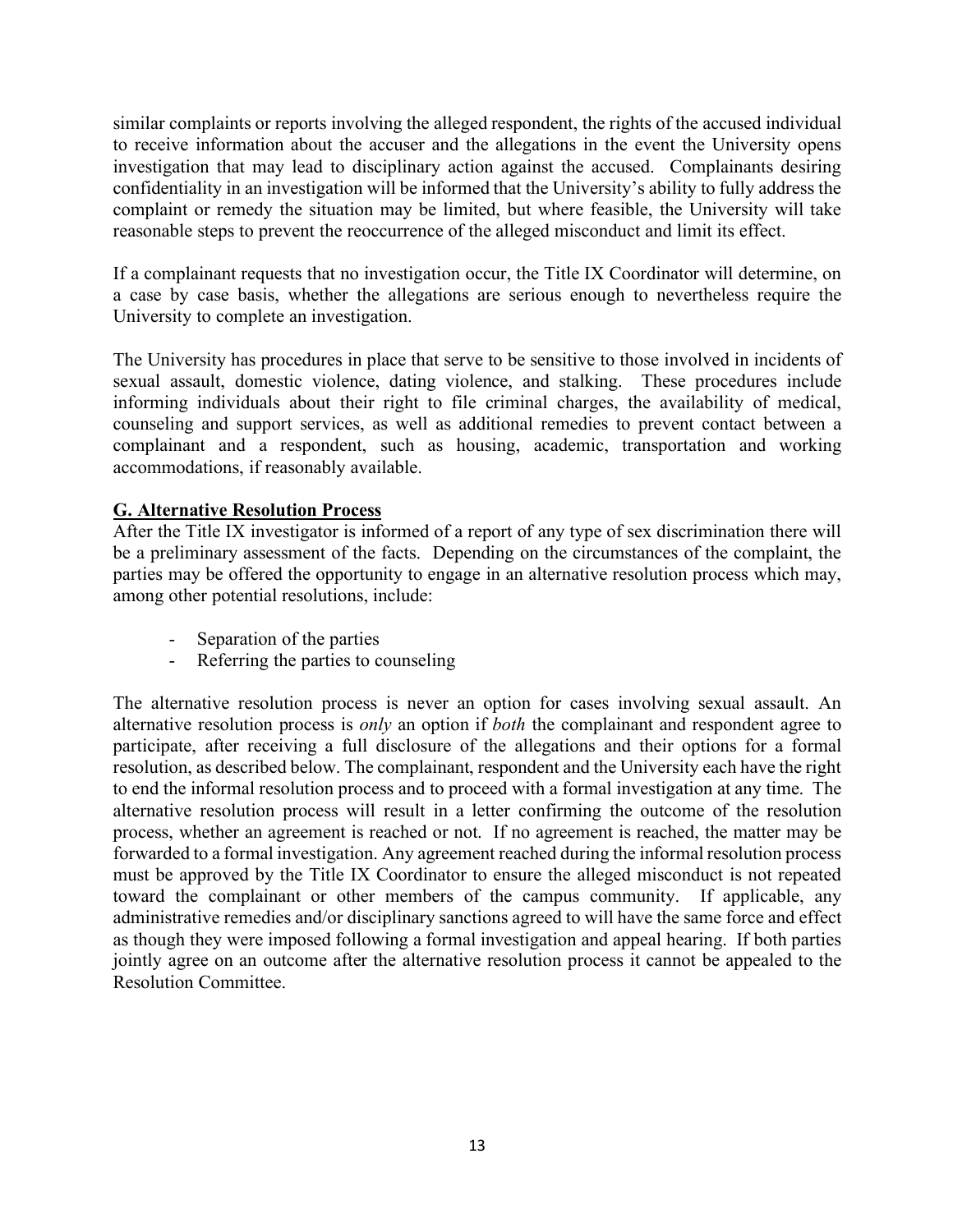## **H. Formal Investigation Procedures**

The investigation and following proceedings are part of a prompt, fair and impartial process to address any allegations of sexual misconduct. If a formal investigation is initiated, an investigator will be assigned and both parties will be notified of their rights and responsibilities throughout the formal investigation process. An explanation of rights and responsibilities, provided to both the complainant and the respondent, will include information or statements regarding the following:

- Information regarding the allegations constituting a potential violation of the student code of conduct, the specific code of conduct section allegedly violated, the identities of the parties involved (subject to complainant requests for confidentiality. See section F. above) and the date and location of the alleged incident(s) prior to any interview, with sufficient time to prepare for meaningful participation.
- Information regarding possible sanctions or protective measures the University may impose following the final determination.
- Information regarding the confidentiality of reports.
- The responsibility of both the complainant and respondent to be truthful in the investigation.
- The right to participate in the investigation by providing additional relevant information or potential witnesses.
- The right of either the complainant or respondent to decline to give a statement about the allegations.
- The responsibility not to retaliate against or intimidate any individual who has filed a Title IX complaint or who has participated in the investigation process.
- The right of participants to be reasonably protected from intimidation or harassment.
- The right to have a support person/personal advisor present during the investigation and appeal hearing. The support person/personal advisor is a silent observer. The support person/personal advisor may be present at the investigation and appeal hearing but may not speak for or on behalf of the complainant/respondent.
- The party's right not to be disciplined for drug or alcohol offenses related to an incident of alleged sexual misconduct, except in extreme circumstances.
- The right of an individual who participates as a complainant or witness in an investigation of alleged sexual misconduct to not be subject to disciplinary sanctions for a violation of the University's student conduct policy at or near the time of the incident, unless the institution determines that the violation was egregious, including, but not limited to, an action that places the health or safety of any other person at risk or involves plagiarism, cheating, or academic dishonesty.

After the Title IX Coordinator's decision to initiate a formal investigation in cases of sexual misconduct, the investigator will contact both the complainant and the respondent and will complete interviews.

## **Opportunity for Written Response**

Once the investigator has had the opportunity to speak with both the complainant and respondent, any witnesses offered by either party and review all evidence associated with the case an investigative report will be compiled. The report will be made available to the complainant and respondent for review but no copies of the report will be sent or provided to either of the parties.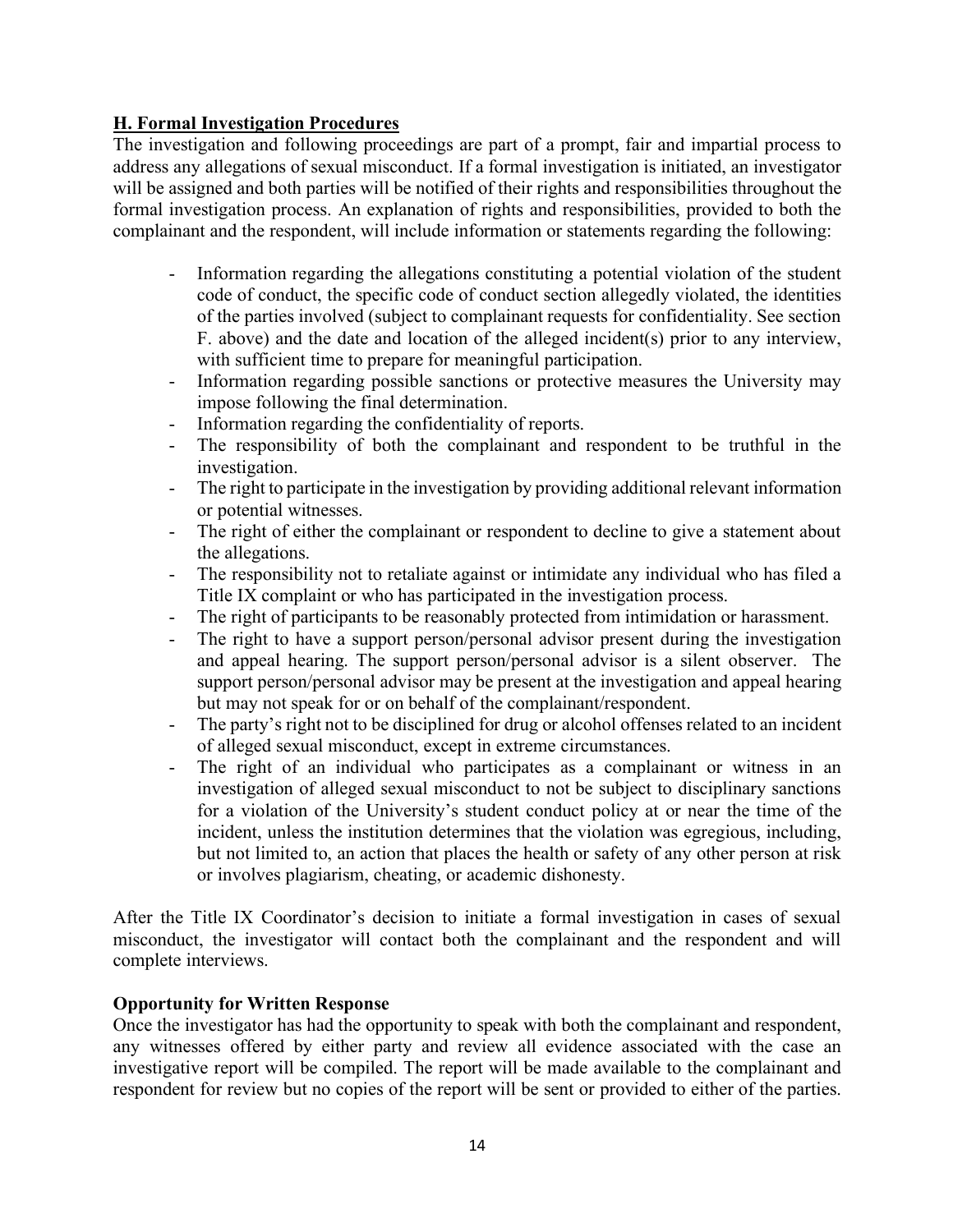When reviewing the reports each party may take notes but may not take pictures of the report. Each party will be allowed 5 business days to provide a written response to the report. The investigator will review each party's response, if they choose to provide one, and will consider this information when making their decision. The investigator will conduct comprehensive follow-up interviews of the parties or relevant witnesses as appropriate. The investigator shall seek to complete the investigation within 50 days.

#### **Completion of Investigation**

Once the investigator receives any written responses and concludes the investigation, the investigator will make a determination as to whether the alleged prohibited conduct occurred and whether any University policies were violated. A copy of this report will be provided to the Title IX Coordinator. All determinations in the investigation shall be based on a "preponderance of the evidence" standard, i.e. whether it is more likely than not the alleged misconduct occurred. In other words, based on the evidence, the investigator will ask: "is it more likely than not that the respondent violated the University's Sexual Misconduct Policy or alternatively the Student Code of Conduct?" The Title IX Coordinator will forward the investigative report to the appropriate administrator (if the respondent is a faculty or staff member) to determine what, if any, discipline is warranted. If the respondent is a student, the Title IX Coordinator and Deputy Title IX Coordinator will determine the appropriate sanctions, if any. The Appropriate Administrator will attempt to make a determination as to whether any sanctions will issue within 10 business days after the completion of the investigation. The Title IX Coordinator will determine sanctions for respondents who are initially enrolled as students and have obtained employment with the University through their status as a student. Human Resources will determine sanctions for respondents who are employees of the University, including those employees who initially employed with the University and are taking classes as a student, as a benefit of their employment with the University.

#### **Possible Sanctions/Remedies**

If, after a formal investigation, the respondent is found to have violated the University's Sexual Misconduct Policy or Student Code of Conduct the appropriate administrator will determine the most appropriate sanction or remedy. The goal of sanctions is to eliminate a hostile environment, prevent the reoccurrence of the misconduct and to address any effects of the misconduct while considering the impact of separating a student from his/her education. The Title IX Coordinator will work with University departments to impose any sanctions or remedies. Such sanctions and remedies could include, but are not limited to, the following: An order for no contact between the parties, academic probation, alternate housing or class arrangements, limitations for the respondent to attend on-campus classes or enter certain buildings, suspension, expulsion or possible termination from the University. Department heads, the Department of Housing and Residential Life and the Title IX Coordinator will work together to make any necessary changes. The school will take steps to prevent recurrence of any harassment and to correct its discriminatory effects on the complainant and others, if appropriate.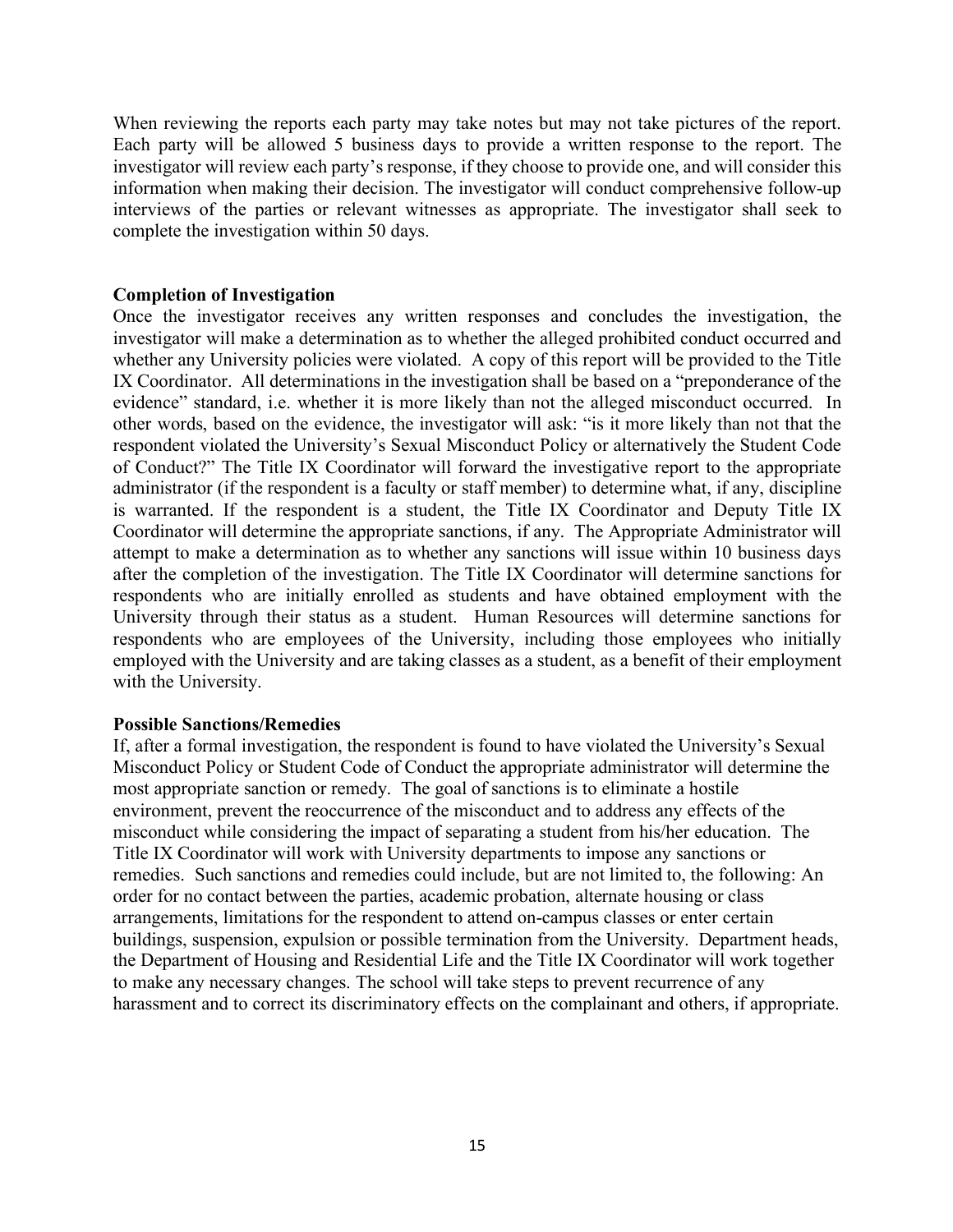## **I. Resolution Process**

In the form of a written outcome letter, the Title IX Coordinator shall simultaneously inform both parties of the results of the investigation. The letter shall also inform both parties of their right to forward the matter to the Resolution Process for review and will outline the process for doing so. The letter shall specify the date that any disciplinary determination will be deemed final if no request for review is received from either the complainant or the respondent.

Additional review will *only* be granted if there were any of the following issues with the case: (1) A procedural error in the investigation that substantially affected the outcome; (2) Previously unavailable evidence has come to light that could significantly impact the outcome of the case; (3) the findings were not one that a reasonable investigator could have made; and/or (4) The sanctions imposed were not ones that could have been issued by reasonable persons given the findings of the case.

Both the complainant and the respondent have the right to file a request for review under this policy. The request should be filed **in writing and should be received by the Title IX Coordinator/Deputy Title IX Coordinator within 10 business days after the date both parties received notice of the outcome of the investigation**. The request should also state and explain the basis for challenging the decision and include any information or evidence underlying that basis. For example, if a Respondent believes they are entitled to additional review of the matter due to new evidence being discovered which was previously unavailable, the Respondent must provide copies or a summary of the new evidence at the time the request for review is made. The request for review by a student will be considered by three (3) impartial members of the Resolution Committee (see below paragraph for more details regarding committee members). If the Respondent is an employee of the University, the request for review will be considered by the Department of Human Resources. **Review under the Resolution Process will only be granted if the request meets one of the four requirements listed above.**

If the request for review meets one of the four requirements outlined above, a hearing before the Resolution Committee will be granted and a Resolution Committee, consisting of three representatives from the any of the following Departments: Human Resources, Campus Life, Classroom Services, Housing and Residence Life, Campus Safety and/or Athletics, will be convened. One of the Committee members will serve as Chair and will lead the proceedings. The Committee will hear the matter within 20 business days of the request for review. The Title IX Coordinator will also be present during the hearing but will not participate the committee's decision. The members of the committee will receive initial and subsequent annual training on the issues related to domestic violence, dating violence, sexual assault, and stalking as well as training on the investigation and hearing process. This training, conducted in person and online, will include information on how relevant evidence should be used during a proceeding, the proper techniques for questioning witnesses, basic procedural rules and avoiding actual or perceived conflicts of interest.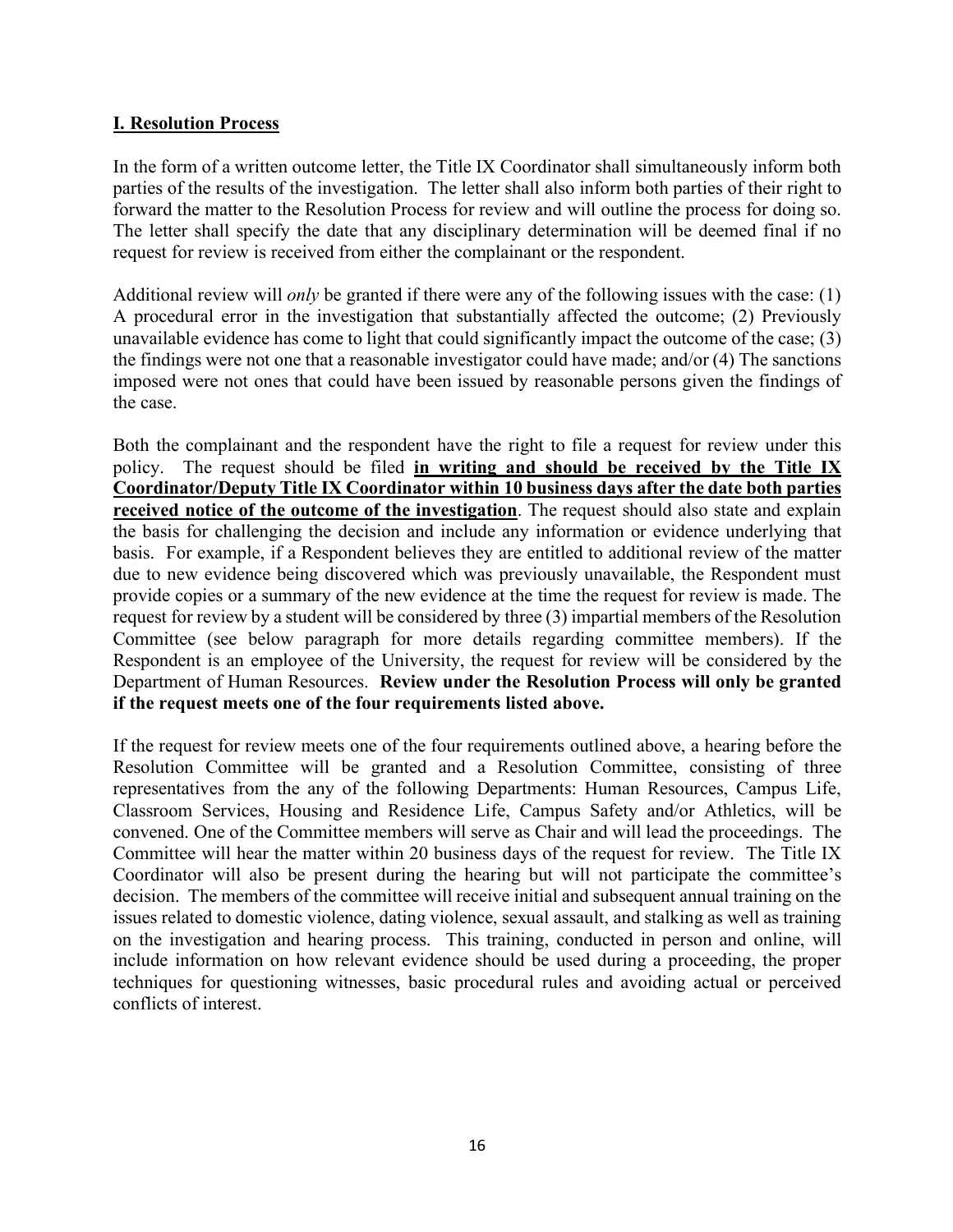The Title IX Coordinator shall serve as the hearing coordinator and will handle any logistical issues and maintain documentation of the hearing.

- 1. If a hearing before the Resolution Committee is granted, the complainant and the respondent shall each have the opportunity to attend the hearing. The hearing will be closed to the general student population and public.
- 2. If either party makes a request and is granted review by the Resolution Committee, both parties are entitled to a copy of the investigator's findings and will be provided timely notice of the date of the hearing.
- 3. The complainant and the respondent each have the opportunity to be advised by a support person/personal advisor of their choice, at their expense, at any stage of the process and to be accompanied by that advisor at any meeting or hearing. An advisor may only consult with and advise his or her advisee. An advisor is **not** permitted to speak for or participate on behalf of the advisee at any meeting or hearing.
- 4. Each party will be able to present relevant evidence and witnesses. If a hearing is granted, it will not be a re-hearing of the entire case but will instead focus *only* on the basis for which the additional review was granted. The Resolution Committee can choose to exclude any witnesses or evidence it deems irrelevant. Formal rules of evidence will not apply. Any questions posed to witnesses must be submitted to the Title IX Coordinator in writing one week prior to the hearing. The questions submitted for each witness will be asked by the Resolution Committee members only. The University will make any and all necessary arrangements to ensure the parties' safety and to avoid any undue emotional distress. Either the complainant or respondent may choose not to participate in the hearing process.
- 5. The Resolution Committee will review the information presented at the hearing as well as the information provided in the investigation. At the conclusion, the Committee will decide whether to overturn or uphold the findings in the investigation using a preponderance of evidence standard.
- 6. The complainant and the respondent will be notified simultaneously in writing of the outcome of the Resolution Committee's decision, as well as any changes to those results or disciplinary actions prior to the time that such results become final. The Resolution Committee's decision is final and no further appeal is available.
- 7. Compliance with these provisions does not constitute a violation of section 444 of the General Education Provision Act (20 U.S.C. 1232g), commonly known as the Family Educational Rights and Privacy Act of 1974 (FERPA).

## **J. Tips for Bystander Intervention**

Everyday there are multiple situations where we can be active bystanders. When we witness comments or jokes about rape, abusive behaviors or someone stuck in an uncomfortable situation,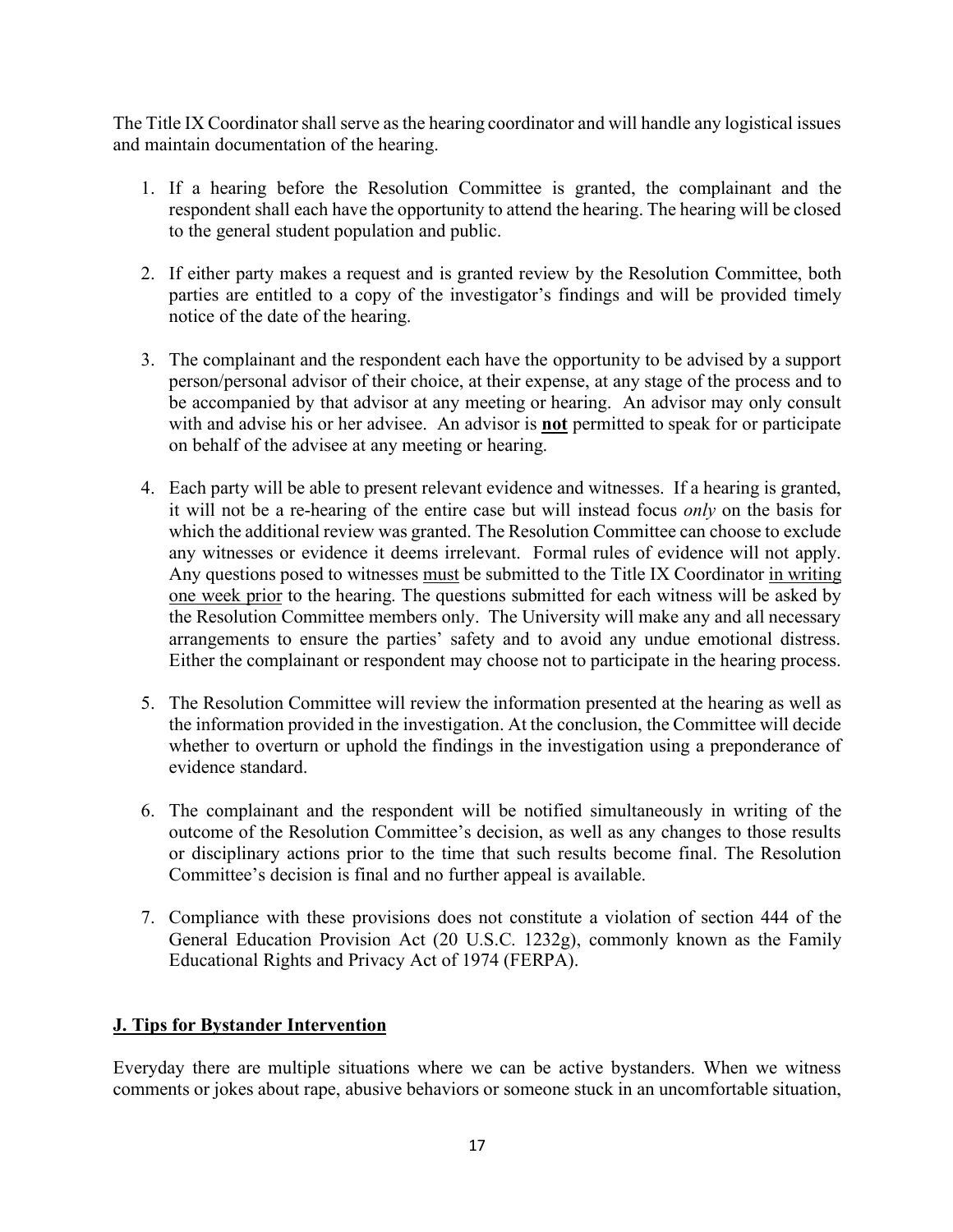we have the opportunity to intervene by reinforcing positive behaviors BEFORE a behavior moves further towards sexual violence.

- 1. Consider whether the situation demands action.
- 2. Decide whether you have the responsibility to act.
- 3. Choose the form of assistance to use. Consider the following options:
	- Direct Intervention: Only if you are comfortable, you can consider approaching the person directly.
	- Delegate: Find friends of the person engaging in the negative conduct to intervene. Consider calling a resident advisor, faculty member or campus safety.
	- Distract: Divert the person's attention away from the situation.

4. Understand ways to implement the choice.

There are a number of ways you can implement your chosen response. It could mean helping the person leave the situation, confronting a specific behavior, diffusing a situation, or calling for support. Other supportive bystanders could include security, police or other bystanders.

#### **K. Sex Offender Registration**

Sex offenders are required to report to the San Francisco Police Department. Information on the location of sex offenders in California can be found on the Megan's Law website: http://meganslaw.ca.gov/.

#### **L. Timely Warning Reports Policy**

The University has a Campus Safety Mass Notification System. This complex and sophisticated system relays messages by means of computer, text message and TV monitors for making Timely Warning Reports to the Campus Community when a crime occurs on or off campus that is considered an ongoing or continuing threat to students/employees. The contact person for the Timely Warning Reports is the Vice President of Campus Safety and Lab Resources, Michael Petricca. Warning messages will be communicated to students and staff through the use of the 32" flat screens which are located in high visibility/high traffic areas throughout the University.

The University will also disseminate the timely warning reports through the use of text messages to students and employees of the University. A special broadcast email may also be sent.

#### **M. Victim/Informational Resources**

## **What should I do if I am the victim of sexual assault, domestic violence, dating violence or stalking?**

Call 9-1-1 if you are in the midst of any kind of emergency, immediate harm or threat of harm. If you have experienced sexual violence (e.g., rape, acquaintance rape, dating violence, domestic violence, or stalking), you are encouraged to seek immediate assistance from police and healthcare providers for your physical safety, emotional support and medical care. San Francisco Police can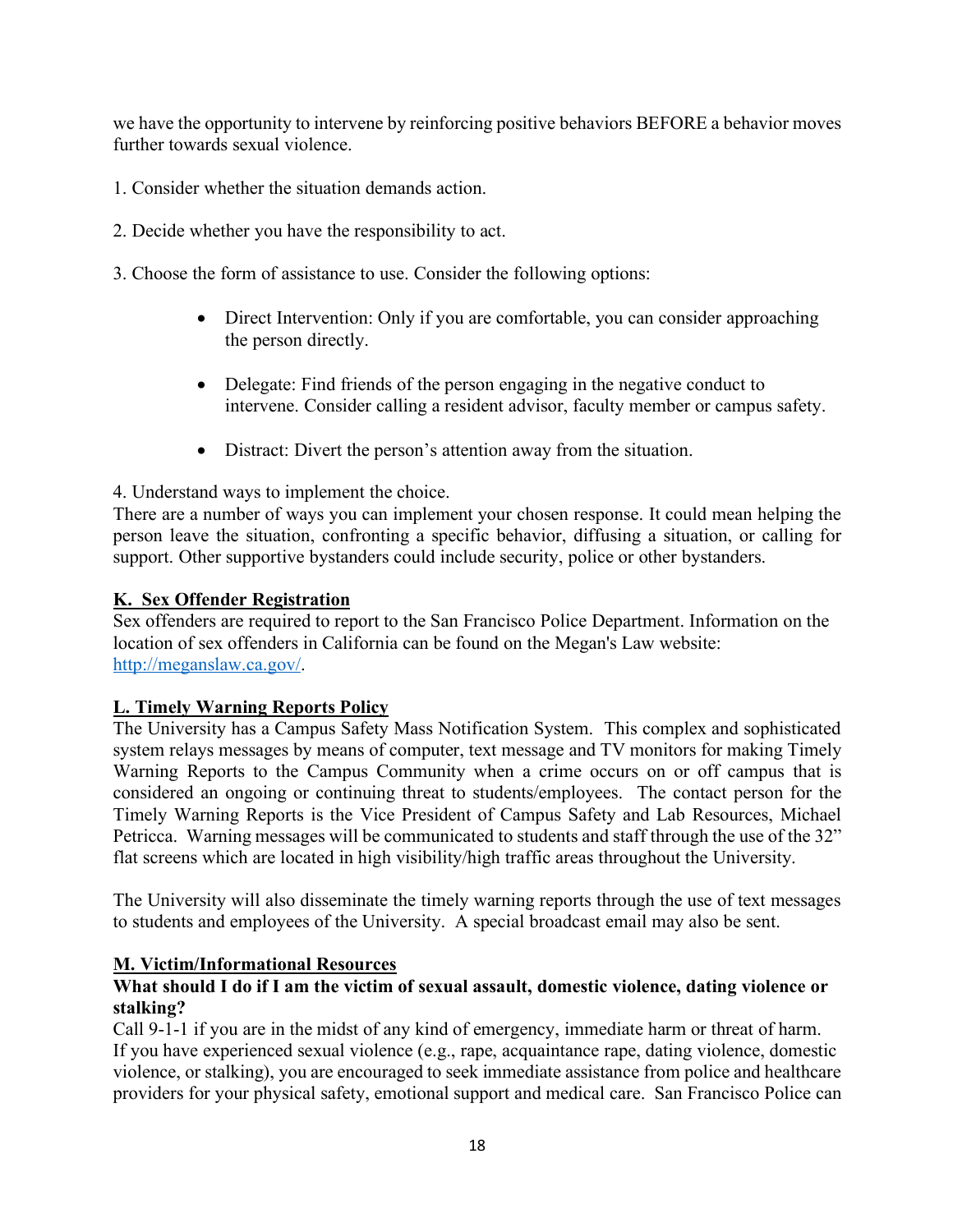escort you to a safe place and transport you to a hospital or a sexual assault response center for a medical examination, if needed. San Francisco Police can also provide access to a confidential sexual assault advocate. If you would prefer not to notify the police, you are strongly encouraged to seek assistance from the campus Title IX Coordinator who can provide you with information on your options, rights and remedies, and/or a sexual assault counselor or advocate. The campus Title IX Coordinator is available to assist you in notifying the police, if you wish. The sexual assault counselors and advocates listed below can also assist you in notifying the police and/or the campus Title IX Coordinator.

You have the right to decide WHO and WHEN to tell about sexual violence. However, it is *very*  important that you get confidential medical attention after being assaulted. Following the incident, you may be physically injured, there may be a chance you contracted a sexually transmitted disease, or that you may become pregnant.

#### **Who Should I Contact?**

Complainants may contact any of the following people or the campus safety department's main line (415)618-3911 or (415)618-3896.

> Michael G. Petricca, Vice President of Campus Safety & Lab Resources 180 New Montgomery, Room B-83 San Francisco, CA 94105 (415)618-3885 Mpetricca@academyart.edu

> > Christina Petricca, Title IX Coordinator 79 New Montgomery Street, Room 475 San Francisco, CA 94105 (415)618-8021 cpetricca@academyart.edu.

Lynda España, Deputy Title IX Coordinator 79 New Montgomery Street, Room 360 San Francisco, CA 94105 (415)618-3813 lespana@academyart.edu

> Employees may contact: Chris Visslailli Human Resources Department CVisslailli@academyart.edu (415)618-6525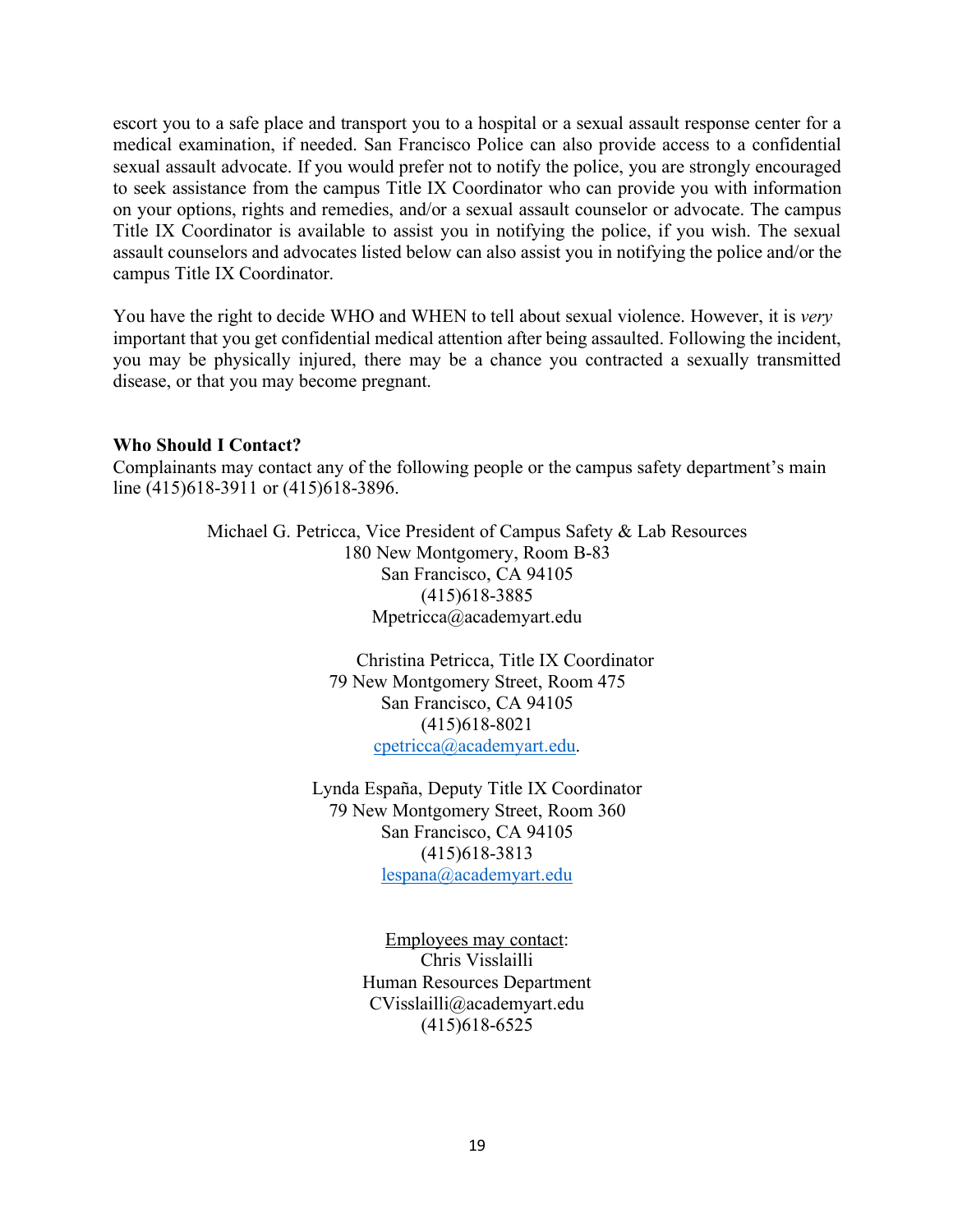#### **Informational Resources on Prevention and Awareness of Sexual Violence and Abuse**

The University will provide written information to students and employees about existing counseling, health, mental health and other similar services within the community. The University does not currently offer any on-campus counseling, health or mental health services. (See Appendix B for Additional Information and Resources)

#### **California State Coalition Against Sexual Assault**

http://www.calcasa.org/

**California Partnership to End Domestic Violence** 

http://www.cpedv.org/

**Male Survivors Of Abuse**  http://www.malesurvivor.org/

## **Rape, Abuse and Incest National Network**

http://www.rainn.org

**US Department of Justice** http://www.ovw.usdoj.gov/sexassault.htm

#### **Department of Education, Office of Civil Rights**

http://www2.ed.gov/about/offices/list/ocr/index.html

#### **Not Alone Campaign – Together Against Sexual Assault** NotAlone.gov

#### **San Francisco Women Against Rape (SFWAR)**

24-hour Rape Crisis Line, collect calls accepted 415-647-RAPE/7273 www.sfwar.org info@sfwar.org

#### **San Francisco Trauma & Recovery Center/Rape Treatment Center**

Medical treatment and counseling, optional police report and evidence collection. Serves adult survivors of trauma, violence and loss through comprehensive care, advocacy and outreach. Spanish and Asian languages spoken. 2727 Mariposa Street, Suite 100 (at Bryant Street) San Francisco, CA 94110 (415)437-3000 415-821-3222 (Business Line) http://traumarecoverycenter.org/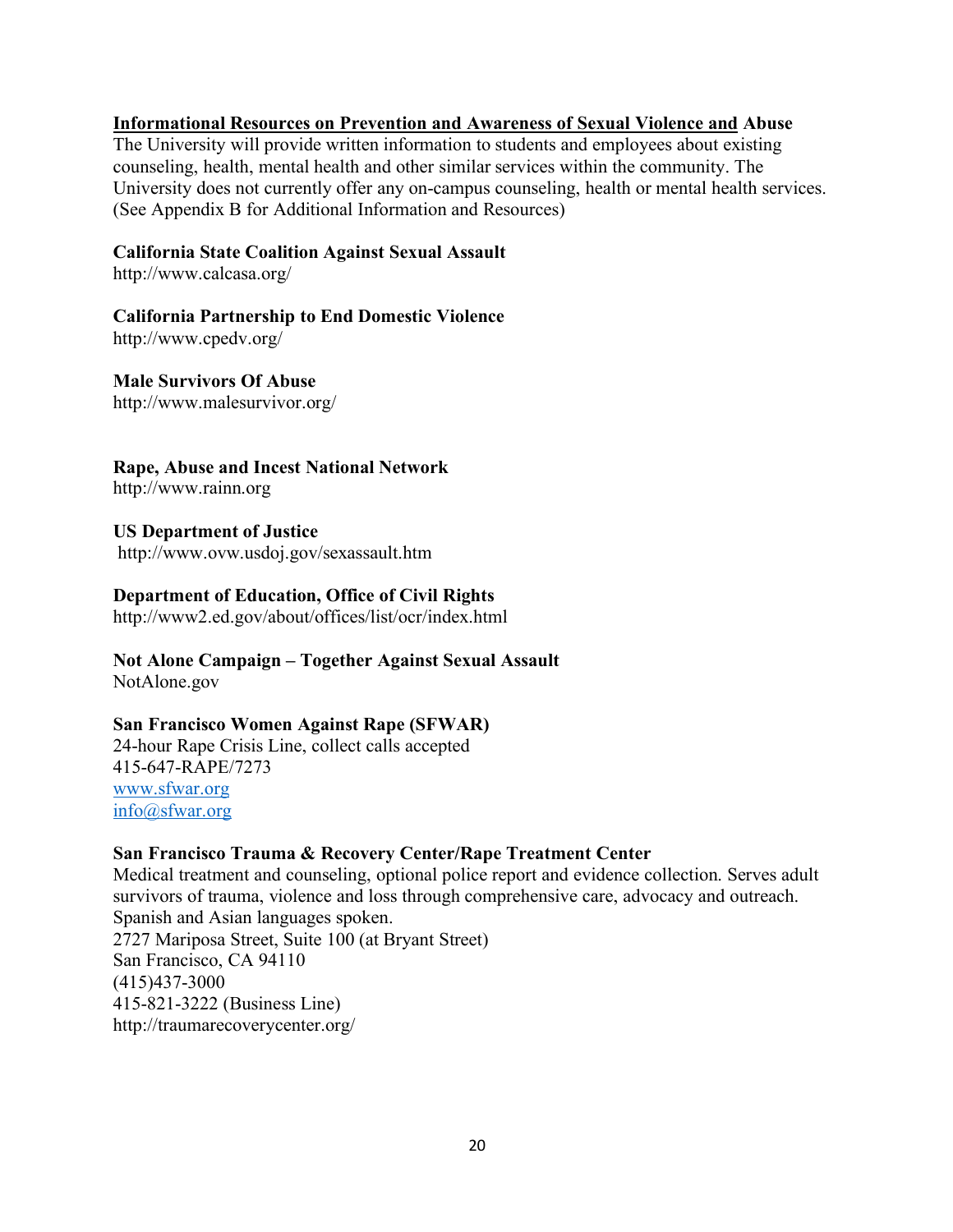#### **Community United Against Violence (CUAV)**

Serving gay, lesbian, bisexual, transgender communities. 24-hour hotline and counseling for victims of intimate partner violence and hate crimes. Spanish and Asian languages spoken. 415-333-4357 (24-hour crisis line) http://www.cuav.org/

## **Child and Adolescent Support Advocacy and Resource Center (CASARC)**

Medical treatment, counseling and police report services available. Serves those 17 and under. Confidential calls accepted. Spanish and Asian languages spoken. 415-206-8386 (24-hour crisis line) http://www.casarc.org/

## **Woman Organized to Make Abuse Non-Existent (W.O.M.A.N., Inc.)**

24-hour domestic violence hotline, in-person counseling, support groups, assistance with restraining orders and acquiring shelter. Spanish and Asian languages spoken. 415-864-4722 (24-hour crisis line) http://www.womaninc.org/

## **San Francisco 24-hour Hotline for Mental Health Services**

415-255-3737 or 888-246-3333 http://mentalhealthsf.org/help-now/hotline-crisis-supports/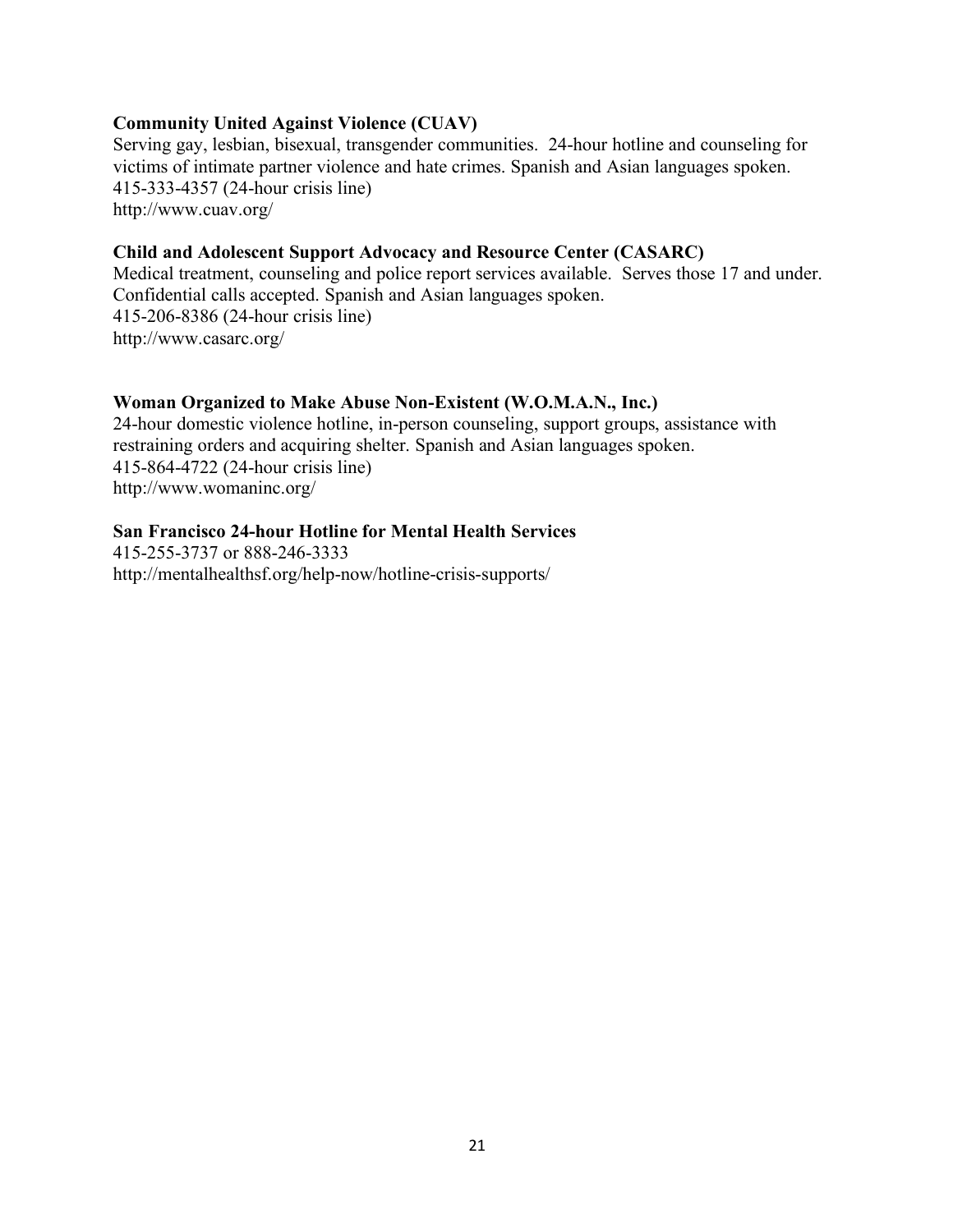# **Appendix A: List of Possible Responsible Employees**

Resident assistants Resident directors Student academic advisors or coaches Faculty members Athletic coaches Campus Security Officers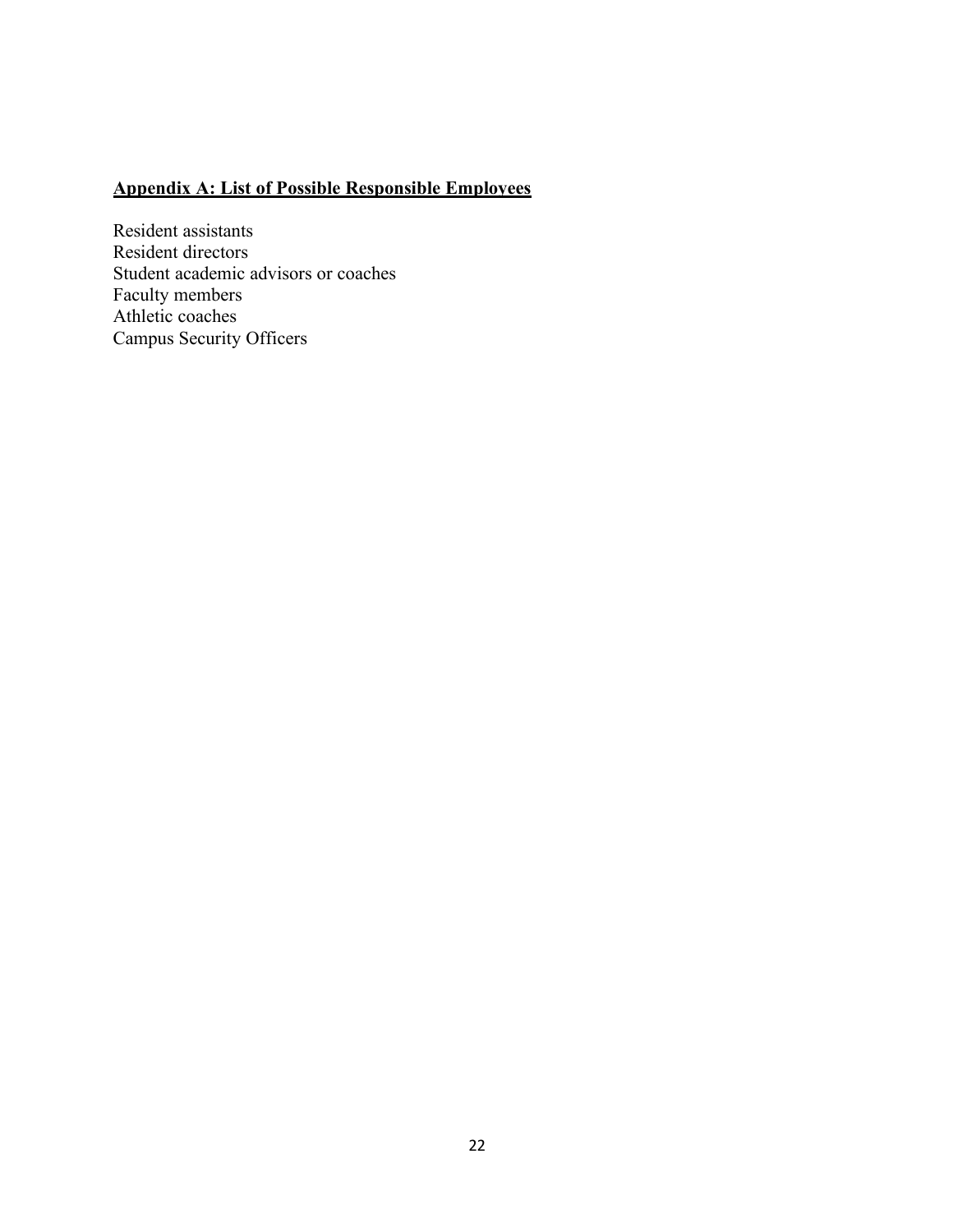Appendix B: Resources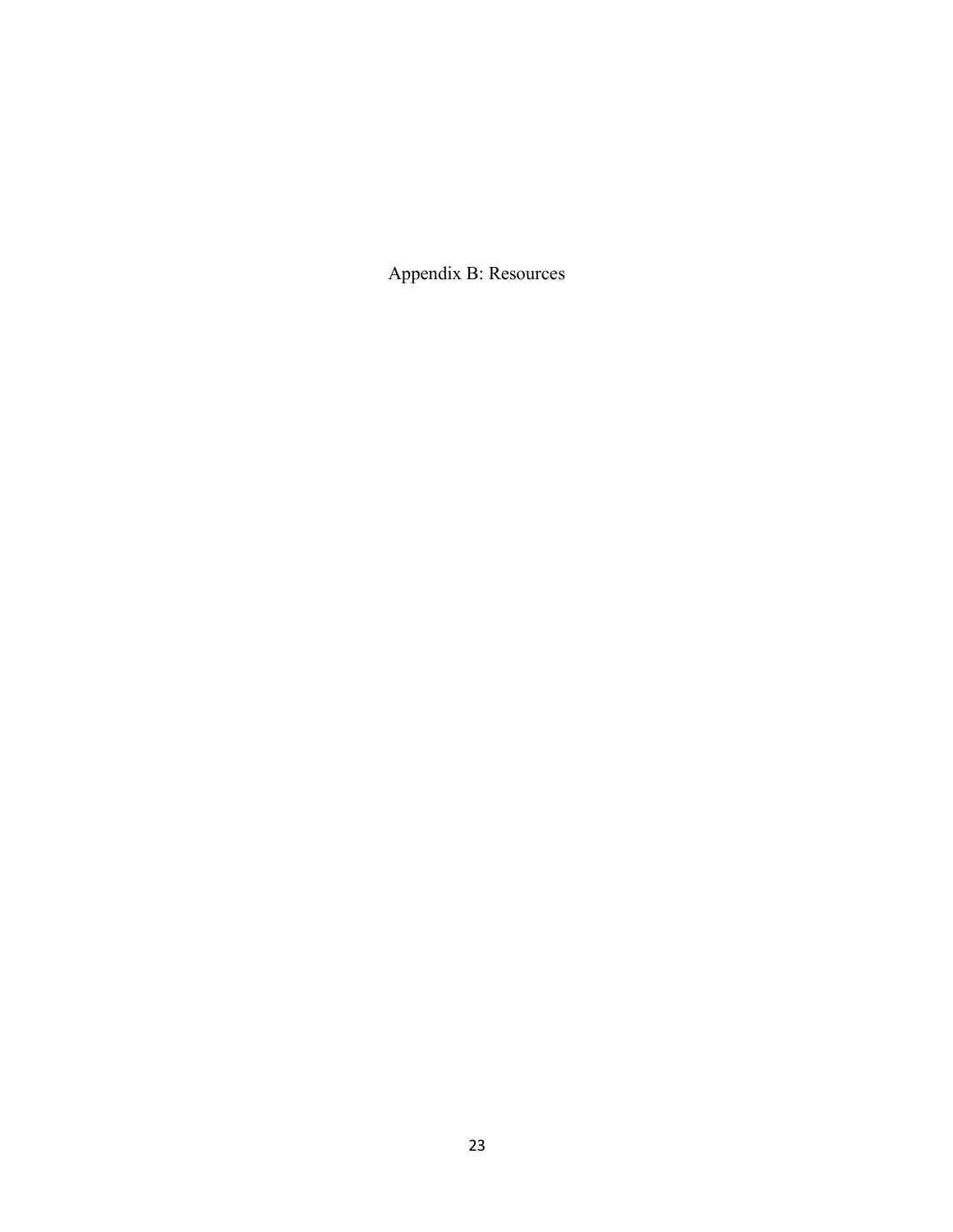## *The confidential resources listed below can provide students with support as well as basic information about your options.*

## **San Francisco Women Against Rape (SFWAR)**

24-hour Rape Crisis Line, collect calls accepted. Offers confidential counseling to survivors of sexual assault and provides advocacy services. 415-647-RAPE/7273 www.sfwar.org info@sfwar.org

## **Zuckerberg San Francisco General**

1001 Potrero Ave San Francisco, CA 94110 The hospital's Emergency Department offers 24/7 medical care, including medical forensic examinations, to survivors of sexual assault.

#### **San Francisco General Hospital Trauma & Recovery Center/Rape Treatment Center**

Provides medical services for sexual assaults reported through the Zuckerberg San Francisco General Hospital Emergency Department. The Center also provides counseling, optional police reporting services and evidence collection for adult survivors of trauma, violence and loss through its comprehensive care, advocacy and outreach services. Spanish and Asian languages spoken.

2727 Mariposa Street, Suite 100 (at Bryant Street) San Francisco, CA 94110 (415)437-3000 (Crisis Line) 415-821-3222 (Business Line) http://traumarecoverycenter.org/

#### **Community United Against Violence (CUAV)**

Serving gay, lesbian, bisexual, transgender communities. 24-hour hotline and counseling for victims of intimate partner violence and hate crimes. Spanish and Asian languages spoken. 415-333-4357 (24-hour crisis line) http://www.cuav.org/

#### **Child and Adolescent Support Advocacy and Resource Center (CASARC)**

Medical treatment, counseling and police report services available. Serves those 17 and under. Confidential calls accepted. Spanish and Asian languages spoken. 415-206-8386 (24-hour crisis line) http://www.casarc.org/

#### **Woman Organized to Make Abuse Non-Existent (W.O.M.A.N., Inc.)**

24-hour domestic violence hotline, in-person counseling, support groups, assistance with restraining orders and acquiring shelter. Spanish and Asian languages spoken. 415-864-4722 (24-hour crisis line) http://www.womaninc.org/